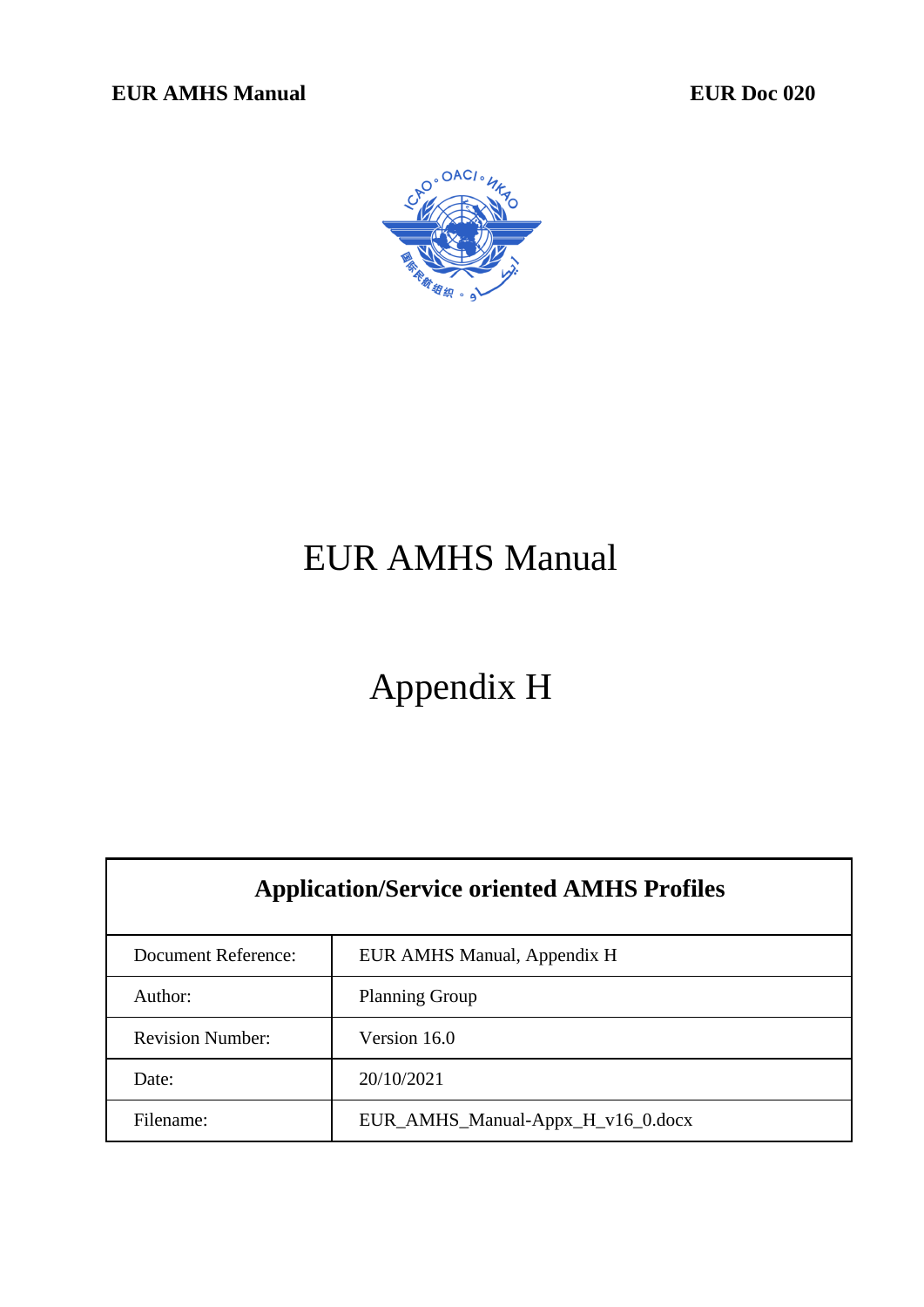| <b>Edition</b> | <b>Date</b> | <b>Comments</b>                                                                                                                                                                                                                                                                 | section/pages<br>affected |
|----------------|-------------|---------------------------------------------------------------------------------------------------------------------------------------------------------------------------------------------------------------------------------------------------------------------------------|---------------------------|
| 0.1            | 25/11/2016  | Initial version                                                                                                                                                                                                                                                                 | all                       |
| 0.2            | 15/02/2017  | Incorporation of provided comments by PG                                                                                                                                                                                                                                        | all                       |
| 0.3            | 23/02/2017  | Incorporation of comments provided during<br><b>PG66</b>                                                                                                                                                                                                                        | all                       |
| 1.0            | 23/03/2017  | Final version for presentation to AFSG/21 as<br>attachment to CP-AMHSM-16-012                                                                                                                                                                                                   | all                       |
| 12.0           | 28/04/2017  | Adopted version (AFSG/21)                                                                                                                                                                                                                                                       |                           |
| 12.1           | 23/04/2018  | Incorporation of CP-AMHSM-17-004                                                                                                                                                                                                                                                | References                |
| 13.0           | 27/04/2018  | Adopted version (AFSG/22)                                                                                                                                                                                                                                                       |                           |
| 14.0           | 05/03/2019  | Adopted version $(AFSG/23)$ – without<br>changes                                                                                                                                                                                                                                |                           |
| 14.1           | 26/11/2019  | Incorporation of CP-AMHS-19-xxx<br>Adaption: According to COG/74&RCOG/11<br>Decision /4, Approval of AFS to SWIM<br>Transition Task Force (AST TF) Terms of<br>Reference (ToR) and coherent Work<br>Programme, the Author of EUR Doc 020<br>changed from "AFSG PG" to "AST PG". | all                       |
| 14.2           | 30/09/2020  | Incorporation of DR-AMHSM-19-003                                                                                                                                                                                                                                                | Section 3.2.3.2           |
| 15.0           | 12/11/2020  | Adopted version (AST TF/01)                                                                                                                                                                                                                                                     |                           |
| 16.0           | 20/10/2021  | Adopted version (AST TF/02)                                                                                                                                                                                                                                                     |                           |
|                |             |                                                                                                                                                                                                                                                                                 |                           |

## Document Control Log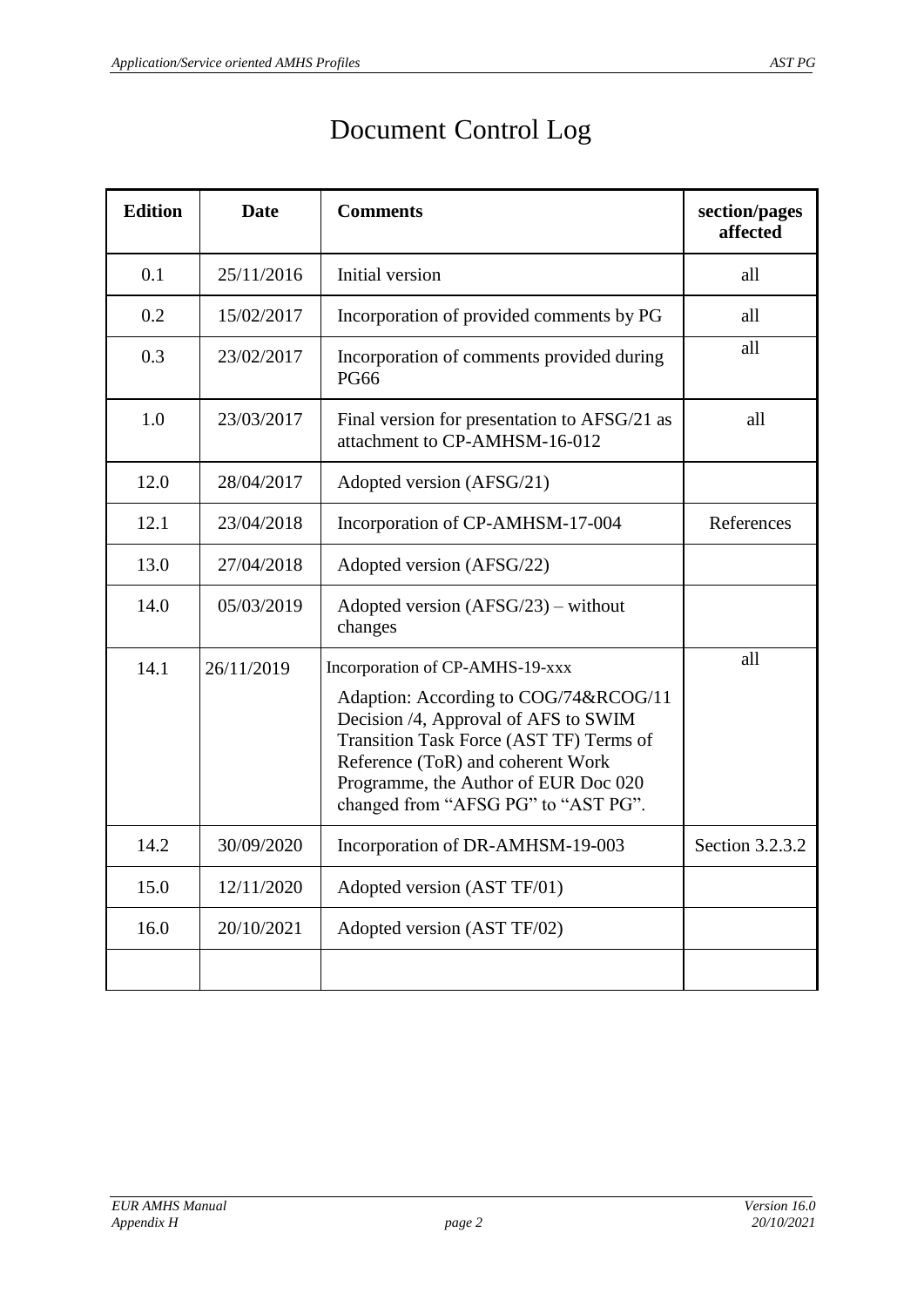## Table of contents

| 3.2.3.3 Selection of IPM heading parameters and parameter values  12                                     |
|----------------------------------------------------------------------------------------------------------|
| 3.2.4                                                                                                    |
| 3.2.4.1<br>3.2.4.2<br>3.2.4.3<br>Submission and delivery tests according to Appendix D-UA  21<br>3.2.4.4 |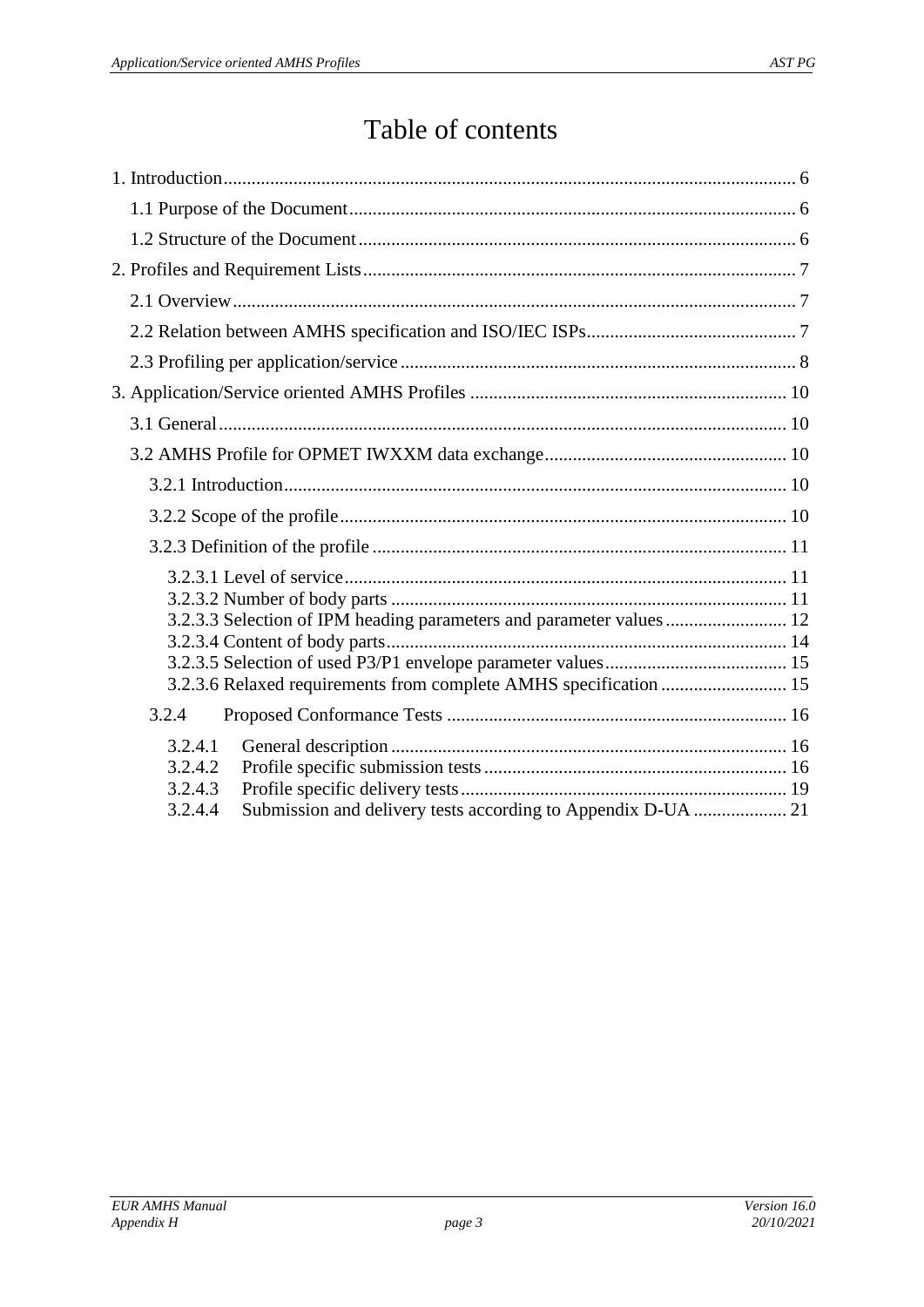## References

<span id="page-3-2"></span>[1] ICAO EUR Doc 033, Guidelines for the Implementation of OPMET Data Exchange using IWXXM in the EUR Region, Second Edition, 2016

<span id="page-3-3"></span>[2] ICAO EUR DOC 020, EUR AMHS Manual, latest version

<span id="page-3-1"></span>[3] EUR ATS Messaging Service Profile, EUR AMHS Manual Appendix B, latest version

[4] ISO/IEC International Standardized Profile ISP 12062-2 (2003): AMH21 – IPM Content

<span id="page-3-0"></span>[5] (Advance Release) ICAO Doc 9880-AN/466, Manual on Detailed Technical Specifications for the Aeronautical Telecommunication Network (ATN) using ISO/OSI Standards and Protocols, Part II – Ground-Ground Applications - Air Traffic Services Messaging Handling Services (ATSMHS), Second Edition, 2016

<span id="page-3-4"></span>[6] ISO/IEC 10021-7 (2003) / ITU-T X.420 (1999): Information technology – Message Handling Systems (MHS) – Interpersonal Messaging System

[7] ICAO Annex 10 – Aeronautical Telecommunications, Volume II: Communication Procedures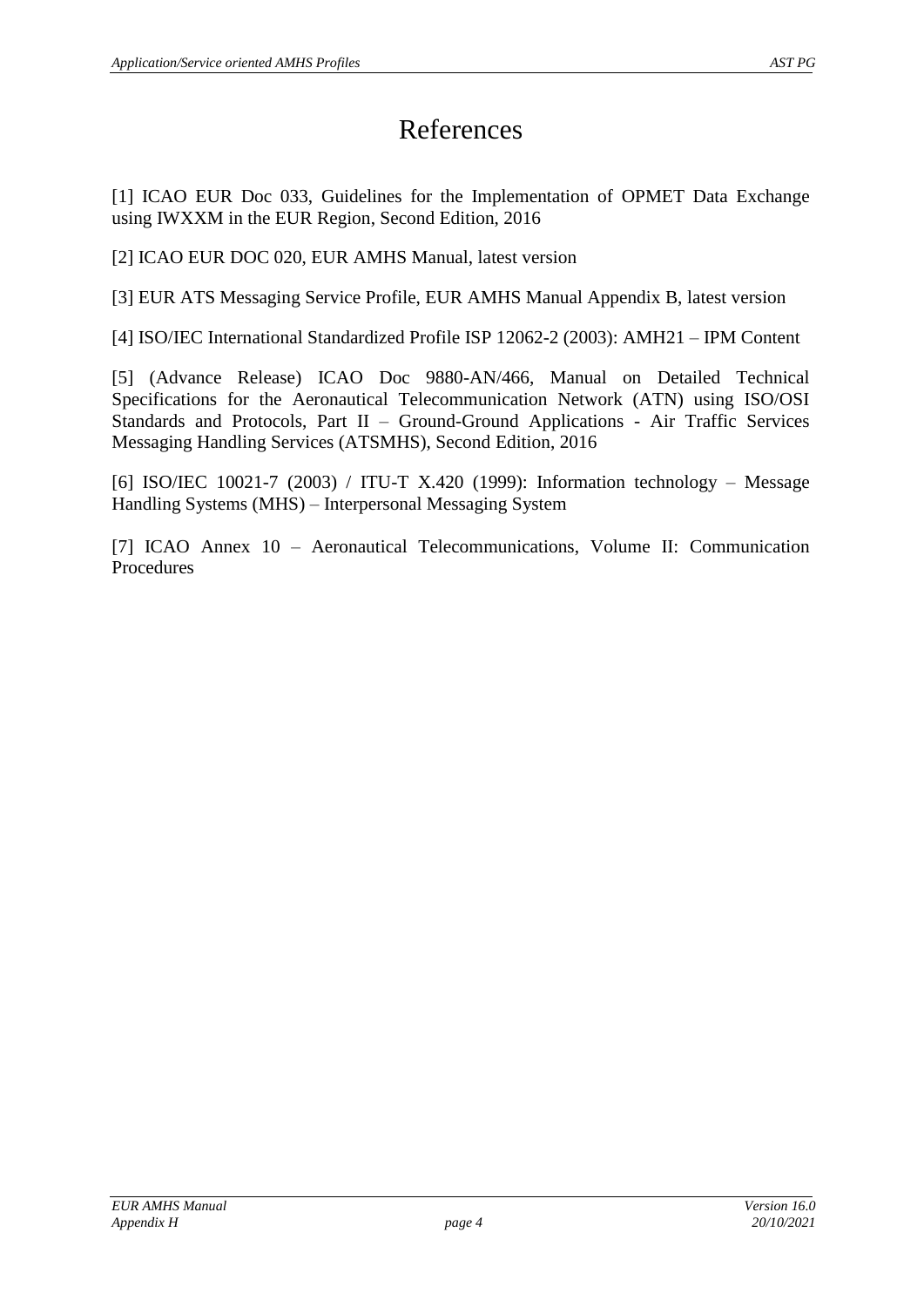## List of Tables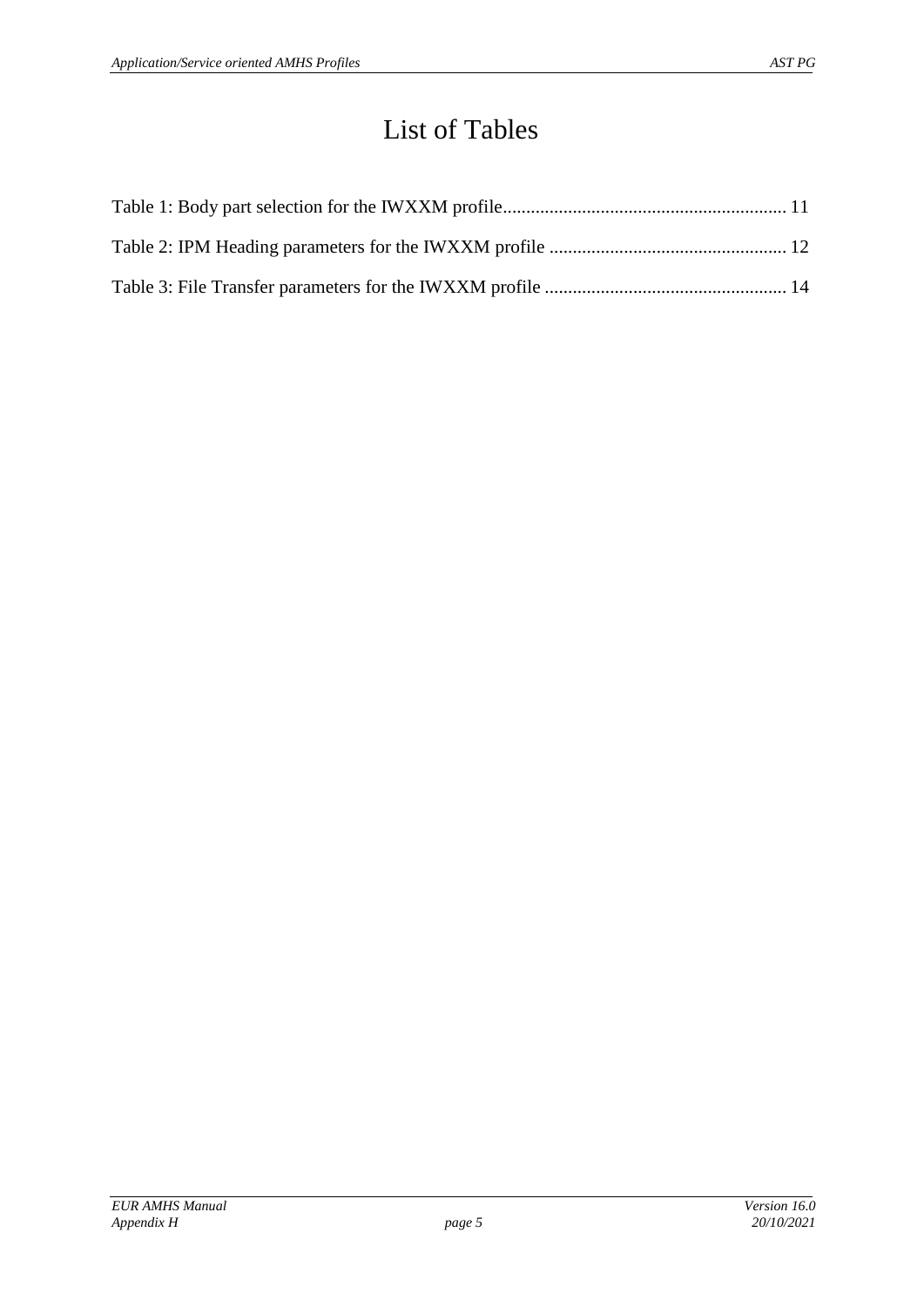## <span id="page-5-0"></span>**1. Introduction**

### <span id="page-5-1"></span>**1.1 Purpose of the Document**

1.1.1 This document defines specific AMHS profiles for the support of given applications/services, acting in limited environments, using ATS Message Handling Service. Such profiles provide detailed specification of X.400 and AMHS parameters to be adopted depending on the needs of each identified application/service. The profiles are explicitly and exclusively applicable to the application/service which they have been defined to serve.

## <span id="page-5-2"></span>**1.2 Structure of the Document**

1.2.1 The first chapter describes the purpose and the structure of the document.

1.2.2 The second chapter provides an overview concerning profiling in general and it presents the rationale for defining specific application/service oriented AMHS profiles.

1.2.3 The third chapter includes the detailed specification of these profiles. Currently it contains the AMHS Profile for OPMET IWXXM data exchange as well as guidance material for conducting conformance testing of the involved implementations.

1.2.4 Upon identification of similar profiling tasks for other applications/services chapter 3 will be updated accordingly.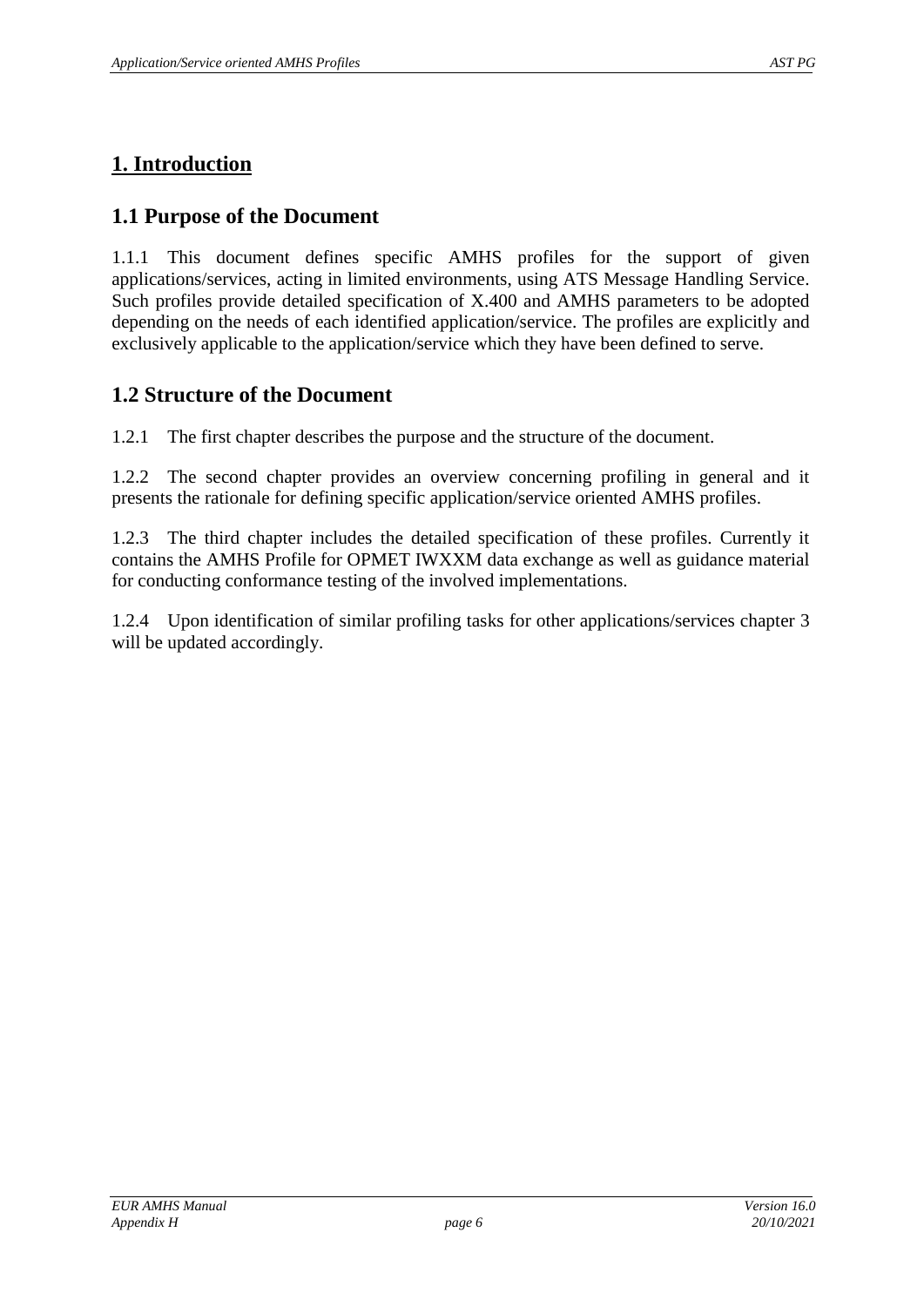## <span id="page-6-0"></span>**2. Profiles and Requirement Lists**

## <span id="page-6-1"></span>**2.1 Overview**

2.1.1 A number of standards have been established by ISO for Message Handling Systems. In order to describe which standards or group of standards, together with options and parameters, are needed to accomplish a function, it is necessary to specify a profile. Such profiles have been standardized by ISO and are known as International Standardized Profiles (ISPs). Profiles standardize the use of options and other variations in the base standards and deal primarily with the use of implemented capabilities in order to meet requirements for interoperability and efficient interworking.

2.1.2 ICAO Doc 9880, Part II (ref. [\[5\]\)](#page-3-0) contains the detailed technical specifications for ATSMHS based on a number of international standards and ISPs, complemented by additional requirements. The basic and the extended ATSMHS services meet the basic requirements of the respective ISPs but additional features and supplementary functions are incorporated as necessary in ICAO Doc 9880, Part II. In order to express conformance requirements, i.e. static capability, ICAO Doc 9880, Part II uses the classification defined in the ISPs to include different levels of support (mandatory, optional, etc.). These requirements, applying to the related parameters or elements are specified in the form of Profile requirement lists (PRLs). In a limited number of cases, the PRLs may also include dynamic behaviour requirements, using another classification also defined in the ISPs.

2.1.3 In the same spirit, Appendix B of the EUR AMHS Manual describes the 'European ATS Messaging Service Profile'. Its purpose is to provide a single, relatively short specification of protocols and system capabilities and it is intended to ensure end-to-end message transfer between International COM Centres over AMHS.

## <span id="page-6-2"></span>**2.2 Relation between AMHS specification and ISO/IEC ISPs**

2.2.1 It is noted that the classification of a feature as mandatory in the ISPs corresponds to a requirement regarding static capability, i.e. the ability to generate and/or receive, encode and/or decode a specific parameter, but not to use this parameter in every message sent or received. The same logic is applicable to ICAO Doc 9880, Part II and the EUR AMHS Manual.

2.2.2 Furthermore, it is recalled that in ICAO Doc 9880, Part II, for the Basic ATS Message Handling Service, the interface between the ATS Message User Agent and the ATS Message Server has been left open, since this is often an implementation matter local to each AMHS Management Domain. Conversely, for the Extended ATS Message Handling Service, implementation of a P2/P3 or P2/P7 profile compliant with the relevant MHS ISP (among ISP AMH23 to AMH26) is mandated. The main reason for this requirement was to enable reference to the Functional Group (FG) Security S0 defined in these ISPs, SEC S0 being the agreed solution for AMHS security.

2.2.3 The question of compliance with a P2/P3 or P2/P7 ISP for AMHS conformance has never been addressed in the context of an implementation making use of some functionalities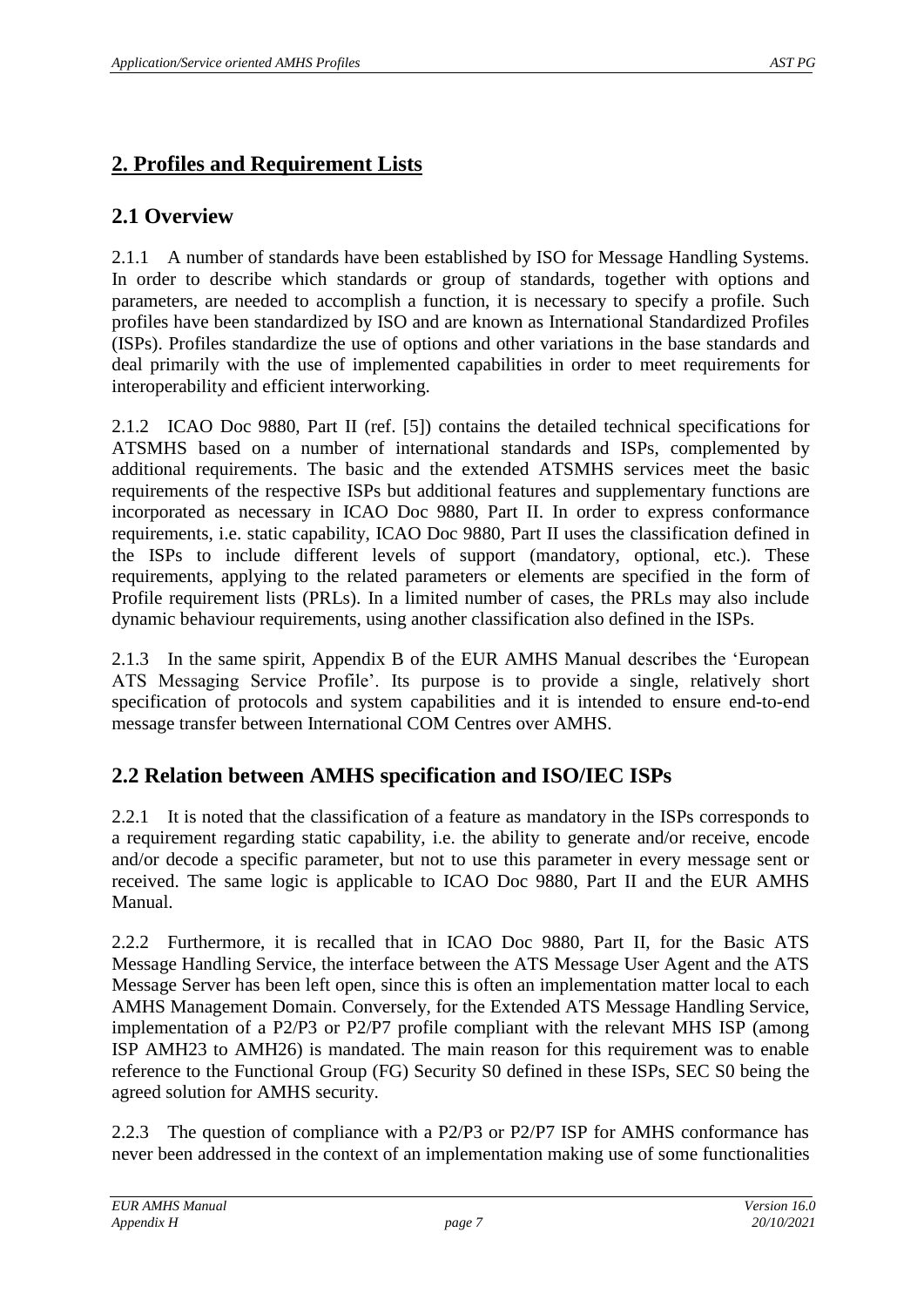part of the Extended Service, but not of the whole of it. In particular, it is not specified whether a partial Extended Service implementation which does not include AMHS Security requires conformance with one of the AMH23 to AMH26 profiles or not.

### <span id="page-7-0"></span>**2.3 Profiling per application/service**

2.3.1 The European ATS Messaging Service Profile specifies a number of AMHS protocols and system capabilities for exchanging ATS messages between users through international Message Transfer Agents. It applies to Message Transfer Agents, Message Stores and User Agents. Dedicated sections of Appendix B include the requirements of each of the above mentioned AMHS System components.

2.3.2 The message categories handled by the AFS are defined by Annex 10, Volume II. The users of these message categories are the ATS as well as the AIS, ATFM, MET and SAR Services. Several ATM applications such as Digital NOTAM and Digital Flight Plan deploy new data requirements and information exchange models. These common information exchange models, i.e. AIXM and FIXM, are specifications designed to enable the encoding and the distribution of information in digital format, ensuring at the same time interoperability. These information exchange models make use of the Extensible Markup Language (XML) for encoding, representation and exchange of information. Similarly, ICAO Annex 3 foresees the exchange of OPMET data not only in the Traditional Alphanumeric Code format but also in the format defined by the ICAO Meteorological Information Exchange Model (IWXXM).

2.3.3 The ATS Message Handling Service already provides appropriate means for exchanging such data types. Furthermore, proper refinement of the specification has been foreseen and incorporated in Appendix B of this Manual, suitable for conveyance of known binary data formats.

2.3.4 However, it is obvious that a user agent in support of one of the above mentioned applications will not necessarily have to support the same set of features like a user agent in support of another application. On the contrary, implementing all of the requirements specified for UAs by ICAO Doc 9880, Part II, and Appendix B of the EUR AMHS Manual, independently of the served application/service and the type of the user agent, could be considered as an over-specification. For example it is not likely that a host user, which is a computer application running on ATN end systems and interacts with the ATS message service by means of APIs, would need to generate and submit probes.

2.3.5 Furthermore user agents may be implemented exclusively for the support of a specific application/service. Such dedicated user agents may not need to implement all the features defined by ICAO Doc 9880, Part II, and Appendix B of the EUR AMHS Manual. For example, dedicated user agents implemented for the exchange of OPMET data formatted based on the IWXXM model are not supposed to generate messages with SS priority. Similarly these user agents are not expected to receive messages with SS priority, although this could happen at the reception direction, at least by mistake.

2.3.6 Mandating implementation of features which are not required by the application/service served by certain user agents may generate additional complexity and impose implementation delay, effort and cost, without any operational benefit. In order to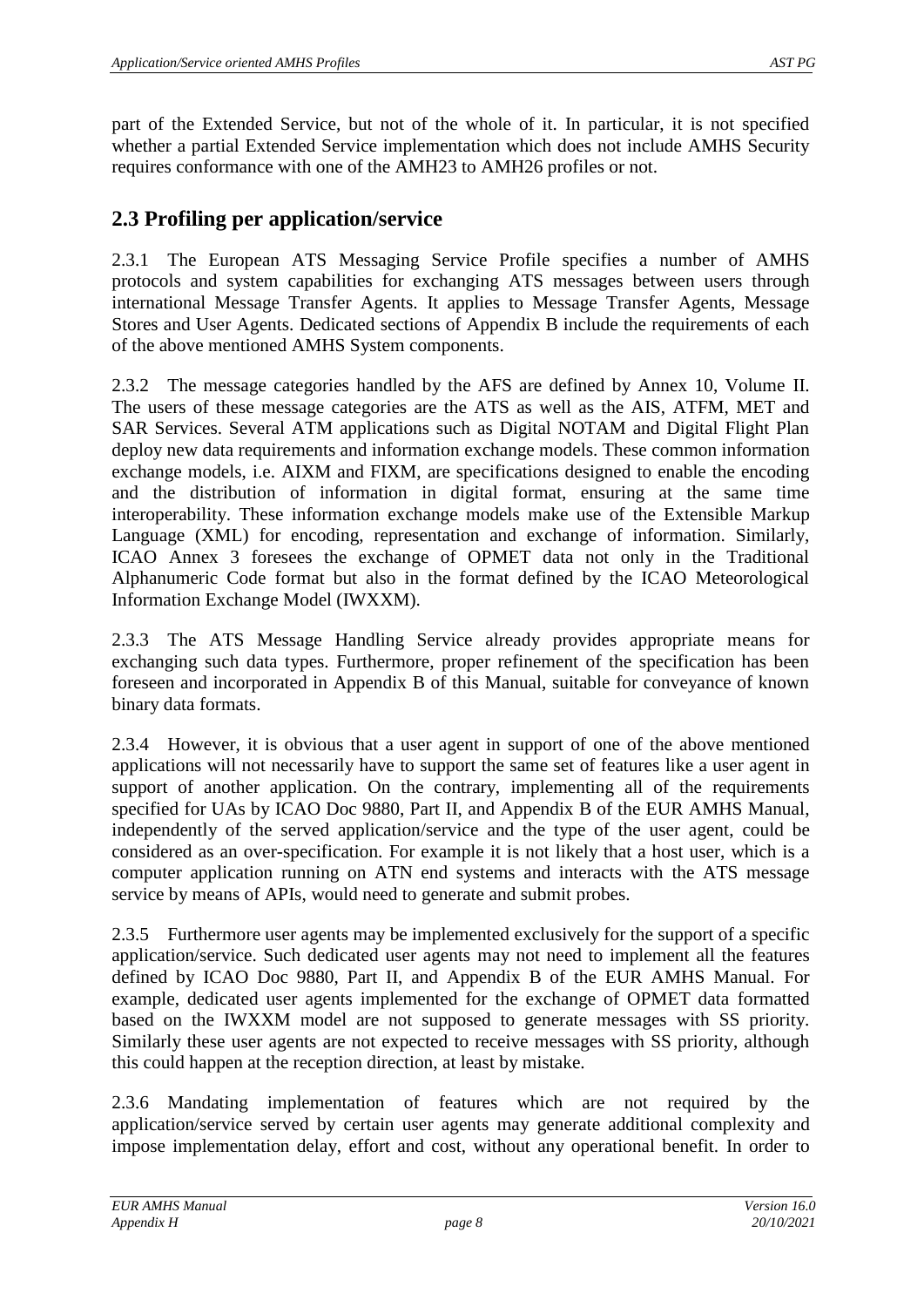eliminate such impediments and facilitate the adoption of the ATS Message Handling Service by end users, the need of defining application/service oriented AMHS profiles, which clarify requirements and may relax some of them by mandating less features than the current AMHS specification, has been recognized. These profiles are applicable to explicit, limited environments, e.g. submission of OPMET data, taking into consideration which features are useless for the specific application/service. The relaxed requirements concern message submission only.

2.3.7 Implementations complying with an application/service oriented AMHS profile are accepted for connection to the AMHS, although possibly not fully compliant from a formal standpoint, provided that conformance to the profile is verified. For this purpose, UA conformance testing, as specified in Appendix D-UA, needs to be tailored according to the given profile specification.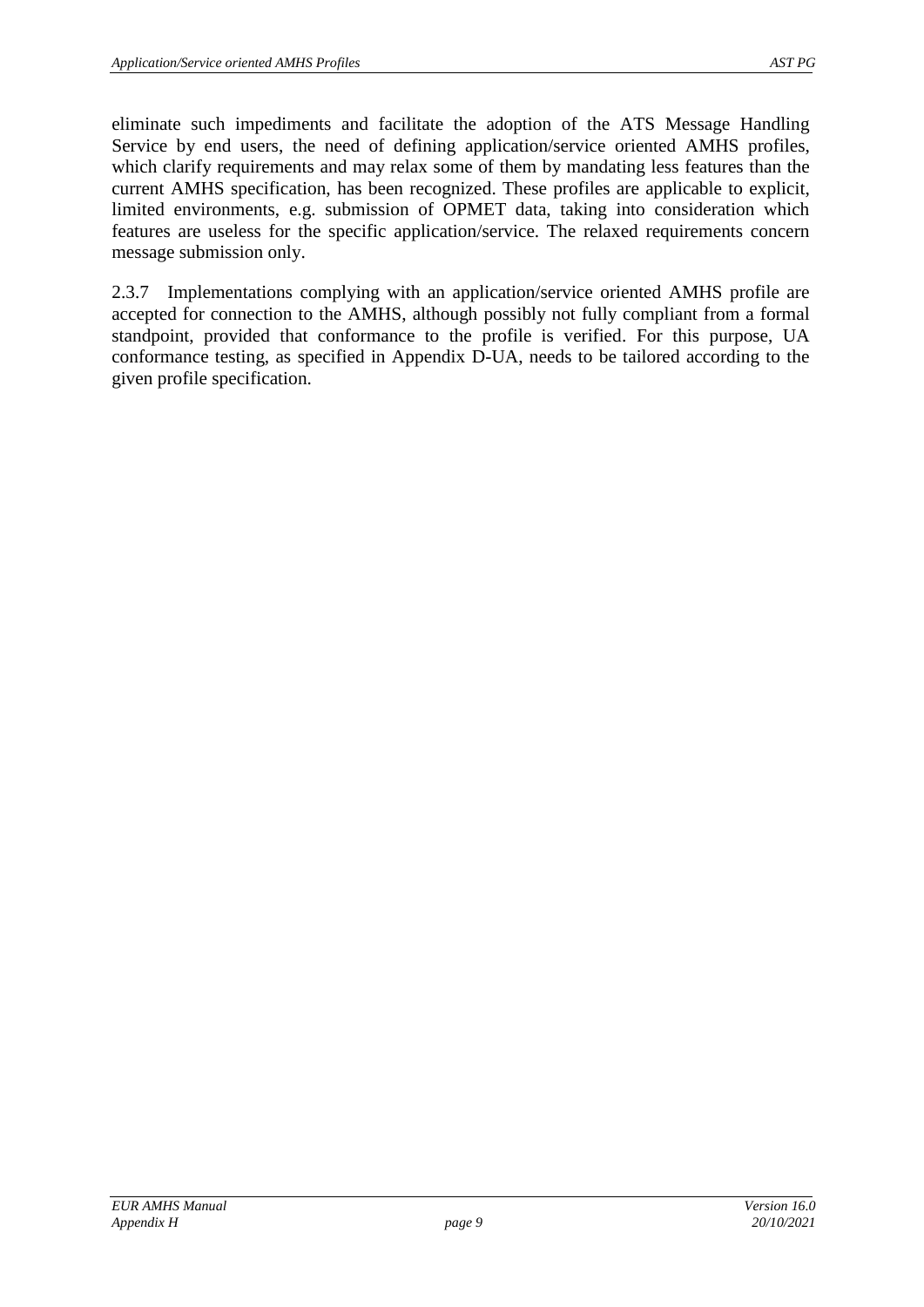## <span id="page-9-0"></span>**3. Application/Service oriented AMHS Profiles**

## <span id="page-9-1"></span>**3.1 General**

3.1.1 The following sections present the AMHS profiles specified for implementations, for which support of all features mandated by ICAO Doc 9880 (ref. [\[5\]\)](#page-3-0) and Appendix B of the EUR AMHS Manual (ref. [\[3\]\)](#page-3-1) is not required.

3.1.2 The exchange of OPMET data based on IWXXM has been identified as the first application using AMHS, for which the definition of a profile would accommodate the implementation deployment.

3.1.3 This section needs to be updated each time a similar need appears for other applications/services.

### <span id="page-9-2"></span>**3.2 AMHS Profile for OPMET IWXXM data exchange**

#### <span id="page-9-3"></span>**3.2.1 Introduction**

3.2.1.1 It has been commonly agreed by the MET and AFS ICAO EUR communities that AMHS is the intended communication means for MET IWXXM data exchanges in the EUR Region. More specifically, FTBP is to be used for IWXXM data. This agreement is reflected in the EUR Doc033 (ref. [\[1\]\)](#page-3-2).

3.2.1.2 UAs complying with ICAO Doc 9880, Part II, Second Edition (ref. [\[5\]\)](#page-3-0) and with the additional provisions of the EUR AMHS Manual (ref. [\[2\]\)](#page-3-3) and of the European ATS Messaging Service Profile (ref. [\[3\]\)](#page-3-1) are capable to originate and receive AMHS messages containing such data. The support by UAs of IPM Heading Extensions (IHE), defined in ICAO Doc 9880, Part II as part of the Extended ATS Message Handling Service, is additionally required but represents a minor upgrade already available in several UA implementations.

3.2.1.3 However, to ensure unambiguous interpretation of messages upon reception, and to facilitate their origination, it is necessary to establish a detailed specification of X.400 and AMHS parameters to be adopted for conveyance of such messages, including those associated with the AMHS file-transfer-body-parts (FTBP). This task is a typical profiling activity, which is preferably performed before implementation deployment is started.

#### <span id="page-9-4"></span>**3.2.2 Scope of the profile**

3.2.2.1 This profile specification is established for application by AMHS UAs submitting and/or receiving OPMET data in IWXXM format through a P2/P3 or a P2/P7 interface, implemented as part of the following centres or systems (as defined in EUR Doc033 [\[1\],](#page-3-2) section 2):

- o National OPMET Centre (NOC)
- o Regional OPMET Centre (ROC)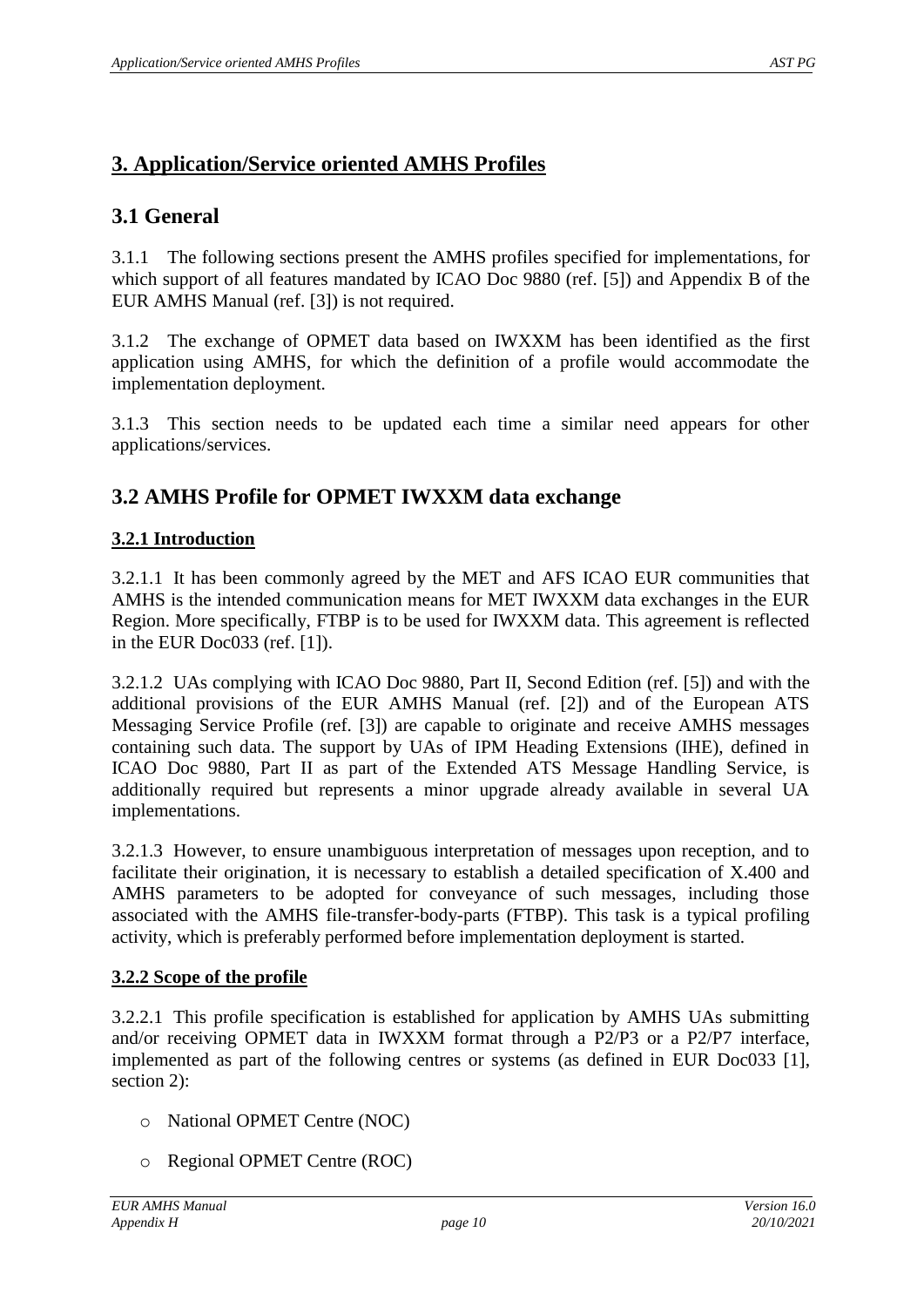- o Interregional OPMET Gateway (IROG)
- o Regional OPMET Databank (RODB)
- o any terminal or system receiving or requesting OPMET data in IWXXM format from one of the above centres/systems

3.2.2.2 This specification is based on the following assumptions, which identify topics out of scope of the AMHS profile, which are addressed in the MET domain:

- o The MET domain may add further data types to the IWXXM without affecting the AMHS profile. It is assumed that irrespective of the data format (bulletin or report), the MET domain will always pass an unstructured binary file with a defined filename to the AMHS.
- o Data compression will always be performed in the MET domain. The AMHS will not perform compression.
- o The MET Domain will define procedures for the submission of RQX messages to RODBs.

#### <span id="page-10-0"></span>**3.2.3 Definition of the profile**

#### <span id="page-10-1"></span>**3.2.3.1 Level of service**

3.2.3.1.1 A profile based on the exclusive use of the Extended Service shall be used. As a result the IPM-Heading-extensions (IHE) need to be used to carry the ATS priority, Filing time and Optional Heading Information. However, only some of the functional groups which are part of the Extended Service are needed for the profile, namely FTBP and IHE. More specifically, the profile does not require support of AMHS security.

#### <span id="page-10-2"></span>**3.2.3.2 Number of body parts**

3.2.3.2.1 The IPM body shall contain exactly one body-part which is an FTBP. This is compliant with the following text (EUR AMHS Manual, Appendix B, ref. [\[3\],](#page-3-1) section 3.3.2, para 2):

"In case of one body-part only, the IPM contains either:

 $[\dots]$ 

d) a single file-transfer body part in support of binary data exchange."

<span id="page-10-3"></span>3.2.3.2.2 The body part selection shall be as represented using the following tabular description.

#### **Table 1: Body part selection for the IWXXM profile (derived from ICAO Doc 9880 Part II Tables 3-1 and 3-2)**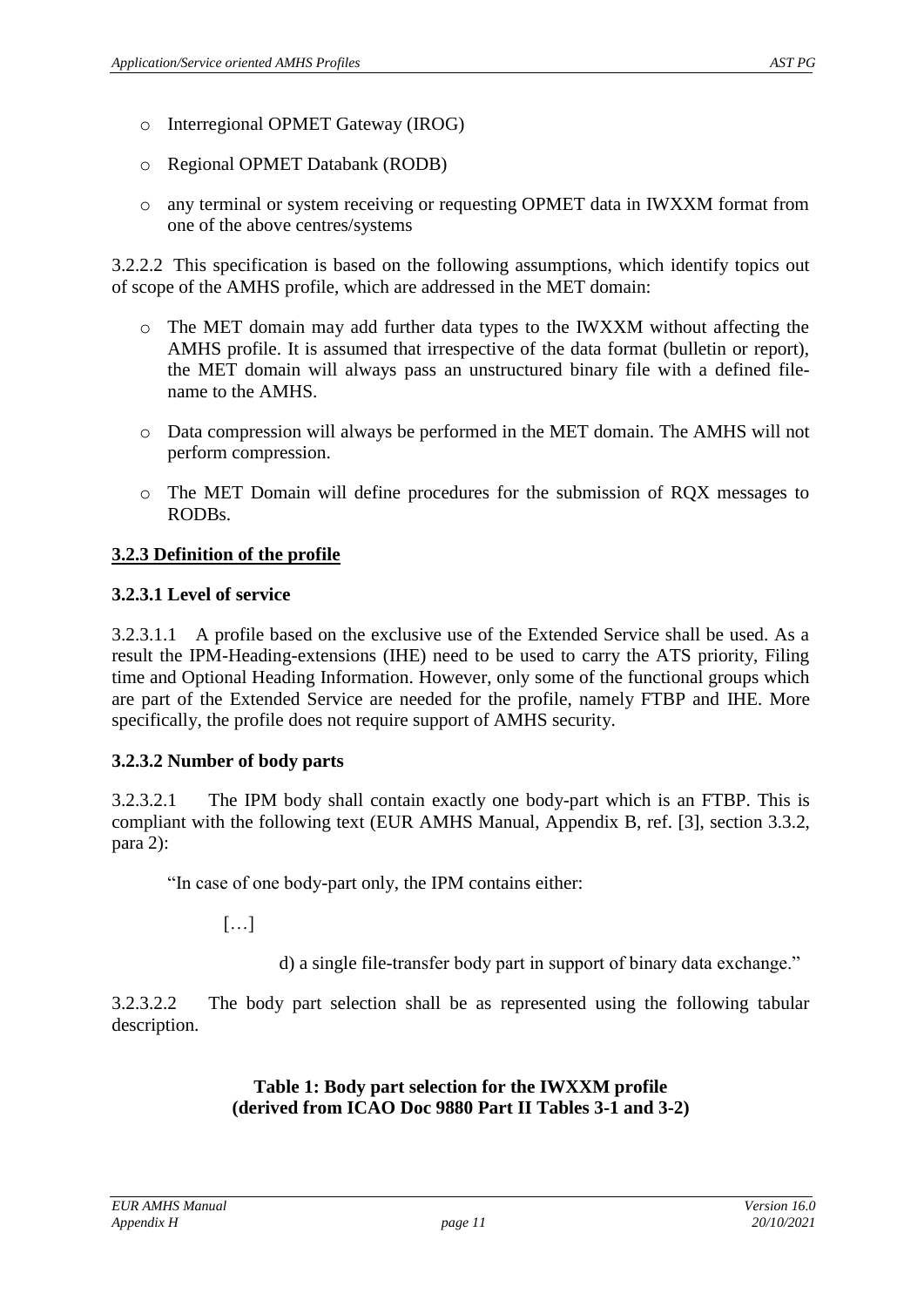| Ref                                          | Element                                                                                                                                      | Doc 9880 static<br>support<br>(Extended Service)<br>Orig/Rec | Doc 9880<br>reference             | Dynamic<br><i>action</i> upon<br>generation of<br><b>IWXXM</b><br>message | Value and/or comments |
|----------------------------------------------|----------------------------------------------------------------------------------------------------------------------------------------------|--------------------------------------------------------------|-----------------------------------|---------------------------------------------------------------------------|-----------------------|
|                                              | Part 2: AMH21/A.1.3<br><b>IPM</b> body                                                                                                       |                                                              |                                   |                                                                           |                       |
| 1                                            | ia5-text                                                                                                                                     | O/M                                                          |                                   | X                                                                         |                       |
| 1.2                                          | data                                                                                                                                         | M/M                                                          | 3.3.3                             | X                                                                         |                       |
| 10                                           | bilaterally-defined                                                                                                                          | O/M                                                          | 3.3.5                             | X                                                                         |                       |
|                                              | Part 3: AMH21/A.1.3.1                                                                                                                        | Extended body part support                                   |                                   |                                                                           |                       |
| 1                                            | ia5-text-body-part                                                                                                                           | O/M                                                          |                                   | X                                                                         |                       |
| 9                                            | bilaterally-defined-<br>body-part                                                                                                            | O/M                                                          | 3.3.5.1                           | X                                                                         |                       |
| 11                                           | general-text-body-part                                                                                                                       | M/M                                                          | 3.3.3 and<br>Part 4,<br>Table 3-1 | X                                                                         |                       |
| 12                                           | file-transfer-body-part                                                                                                                      | M/M                                                          | 3.3.5.1<br>and<br>3.3.5.2         | G                                                                         | AMH21/ A.1.3.3        |
| M<br>$=$<br>O<br>$=$<br>G<br>$=$<br>X<br>$=$ | mandatory support (static support)<br>optional support (static support) or optionally generated (dynamic behaviour)<br>generated<br>not used |                                                              |                                   |                                                                           |                       |

<span id="page-11-0"></span>**3.2.3.3 Selection of IPM heading parameters and parameter values** 

<span id="page-11-1"></span>3.2.3.3.1 The IPM Heading parameter selection and values are listed in Table 2 below.

#### **Table 2: IPM Heading parameters for the IWXXM profile (derived from ICAO Doc 9880 Part II Table 3-2)**

| Ref | Element                                | Doc 9880 static<br>support<br>(Extended Service)<br>$O$ rig/ $Rec$ | Doc 9880<br>reference            | Dynamic<br><i>action</i> upon<br>generation of<br><b>IWXXM</b><br>message | Value and/or comments                                                                                                               |
|-----|----------------------------------------|--------------------------------------------------------------------|----------------------------------|---------------------------------------------------------------------------|-------------------------------------------------------------------------------------------------------------------------------------|
|     | Part 1: AMH21/A.1.2 IPM heading fields |                                                                    |                                  |                                                                           |                                                                                                                                     |
| 1   | this-IPM                               | M/M                                                                | 3.1.2.2.1,                       | G                                                                         |                                                                                                                                     |
| 2   | originator                             | M/M                                                                | 3.1.4.2.1<br>(AMH21)<br>support) | G                                                                         | Address of the originating OPMET<br>system (MET switch)                                                                             |
| 3   | authorizing-users                      | O/M                                                                |                                  | X                                                                         |                                                                                                                                     |
| 4   | primary-recipients                     | M/M                                                                |                                  | G                                                                         | Recipient addresses are populated<br>by the MET switch based on its<br>routing table<br>(EUR Doc 033, ref. [1]<br>section $5.1.4$ ) |
| 5   | copy-recipients                        | M/M                                                                |                                  | X                                                                         |                                                                                                                                     |
| 6   | blind-copy-recipients                  | O/M                                                                |                                  | X                                                                         |                                                                                                                                     |
| 7   | replied-to-IPM                         | M/M                                                                |                                  | X                                                                         |                                                                                                                                     |
| 8   | obsoleted-IPMs                         | O/M                                                                |                                  | X                                                                         |                                                                                                                                     |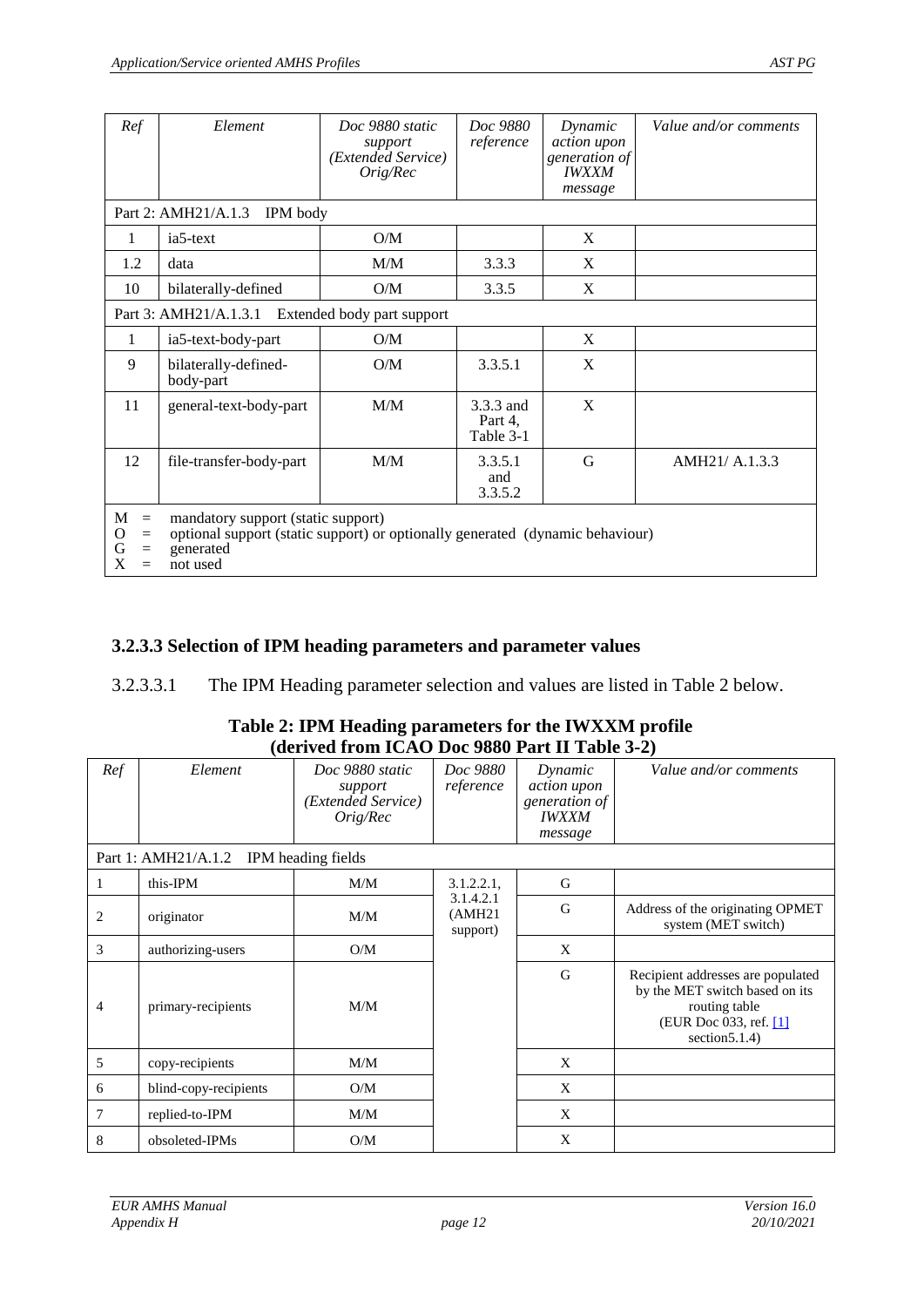| Ref             | Element                            | Doc 9880 static<br>support<br>(Extended Service)<br>Orig/Rec | Doc 9880<br>reference              | Dynamic<br>action upon<br>generation of<br><b>IWXXM</b><br>message | Value and/or comments                                                                                                                                                                                                                |
|-----------------|------------------------------------|--------------------------------------------------------------|------------------------------------|--------------------------------------------------------------------|--------------------------------------------------------------------------------------------------------------------------------------------------------------------------------------------------------------------------------------|
| 9               | related-IPMs                       | O/M                                                          |                                    | X                                                                  |                                                                                                                                                                                                                                      |
| 10              | subject                            | M/M                                                          |                                    | ${\bf G}$                                                          | This field shall carry the<br>TTAAiiCCCCYYGGggBBB part<br>of the filename of FTBP.<br>It is assumed that the subject field<br>is easier to access for human<br>operators in case of retrieval or<br>analysis of transferred messages |
| 11              | expiry-time                        | O/M                                                          |                                    | $\mathbf X$                                                        |                                                                                                                                                                                                                                      |
| 12              | reply-time                         | O/M                                                          |                                    | X                                                                  |                                                                                                                                                                                                                                      |
| 13              | reply-recipients                   | O/M                                                          |                                    | X                                                                  |                                                                                                                                                                                                                                      |
| 14              | importance                         | O/M                                                          |                                    | X                                                                  | The receiving UA shall assume that<br>this field takes its default value<br>("normal")                                                                                                                                               |
| 15              | sensitivity                        | O/M                                                          |                                    | X                                                                  |                                                                                                                                                                                                                                      |
| 16              | auto-forwarded                     | O/M                                                          |                                    | X                                                                  |                                                                                                                                                                                                                                      |
| 17              | extensions                         | M/M                                                          | 3.3.4.1                            | G                                                                  |                                                                                                                                                                                                                                      |
| 17.6            | authorization-time                 | M/M                                                          | 3.3.4.2                            | G                                                                  | Equivalent to filing time                                                                                                                                                                                                            |
| 17.12           | originators-reference              | $\text{M}/\text{M}$                                          | 3.3.4.3                            | X                                                                  | To avoid confusion with the use of<br>this field in the IHE context (where<br>it is carrying data converted to/from<br><b>AFTN OHI</b> )                                                                                             |
| 17.13           | precedence-policy-<br>identifier   | $\text{M}/\text{M}$                                          | 3.3.4.5,<br>3.3.4.6 and<br>3.3.4.7 | $\mathbf G$                                                        | OID value {iso (1) identified-<br>organisation (3) icao (27) atn-amhs<br>$(8)$ parameters $(0)$ amhs-<br>precedence-policy (0)}<br>(see Doc 9880, ref. [5], 3.3.4.7)                                                                 |
|                 | Part 4: AMH21/A.1.5                | common data types                                            |                                    |                                                                    |                                                                                                                                                                                                                                      |
| $\mathbf{1}$    | RecipientSpecifier                 |                                                              |                                    |                                                                    |                                                                                                                                                                                                                                      |
| 1.2             | notification-requests              | M/M                                                          | 3.3.6                              | X                                                                  |                                                                                                                                                                                                                                      |
| 1.2.1           | rn                                 | M/M                                                          | 3.3.6                              | X                                                                  | <b>IWXXM</b> never use priority SS                                                                                                                                                                                                   |
| 1.2.2           | nrn                                | M/M                                                          |                                    | X                                                                  | Doc 9880 does not foresee the<br>presence of nrn-request                                                                                                                                                                             |
| 1.4             | recipient-extensions               | M/M                                                          | 3.3.4.1                            | ${\bf G}$                                                          |                                                                                                                                                                                                                                      |
| 1.4.3           | precedence                         | M/M                                                          | 3.3.4.8                            | ${\bf G}$                                                          | Equivalent to priority GG:<br>precedence value $= 28$<br>(TAF, METAR/SPECI, and also in<br>case of AMD, COR or RTD<br>reports/bulletins)<br>Equivalent to priority FF:<br>precedence value $= 57$<br>(AIRMET, SIGMET, VAA, TCA)      |
| 2               | ORDescriptor                       |                                                              |                                    |                                                                    |                                                                                                                                                                                                                                      |
| 2.1             | formal-name                        | M1/M1                                                        |                                    | G                                                                  | used for originator-address and<br>recipient-addresses                                                                                                                                                                               |
| $M =$<br>$M1 =$ | mandatory support (static support) | mandatory O/R name minimal support (static support)          |                                    |                                                                    |                                                                                                                                                                                                                                      |

O = optional support (static support) or optionally generated (dynamic behaviour)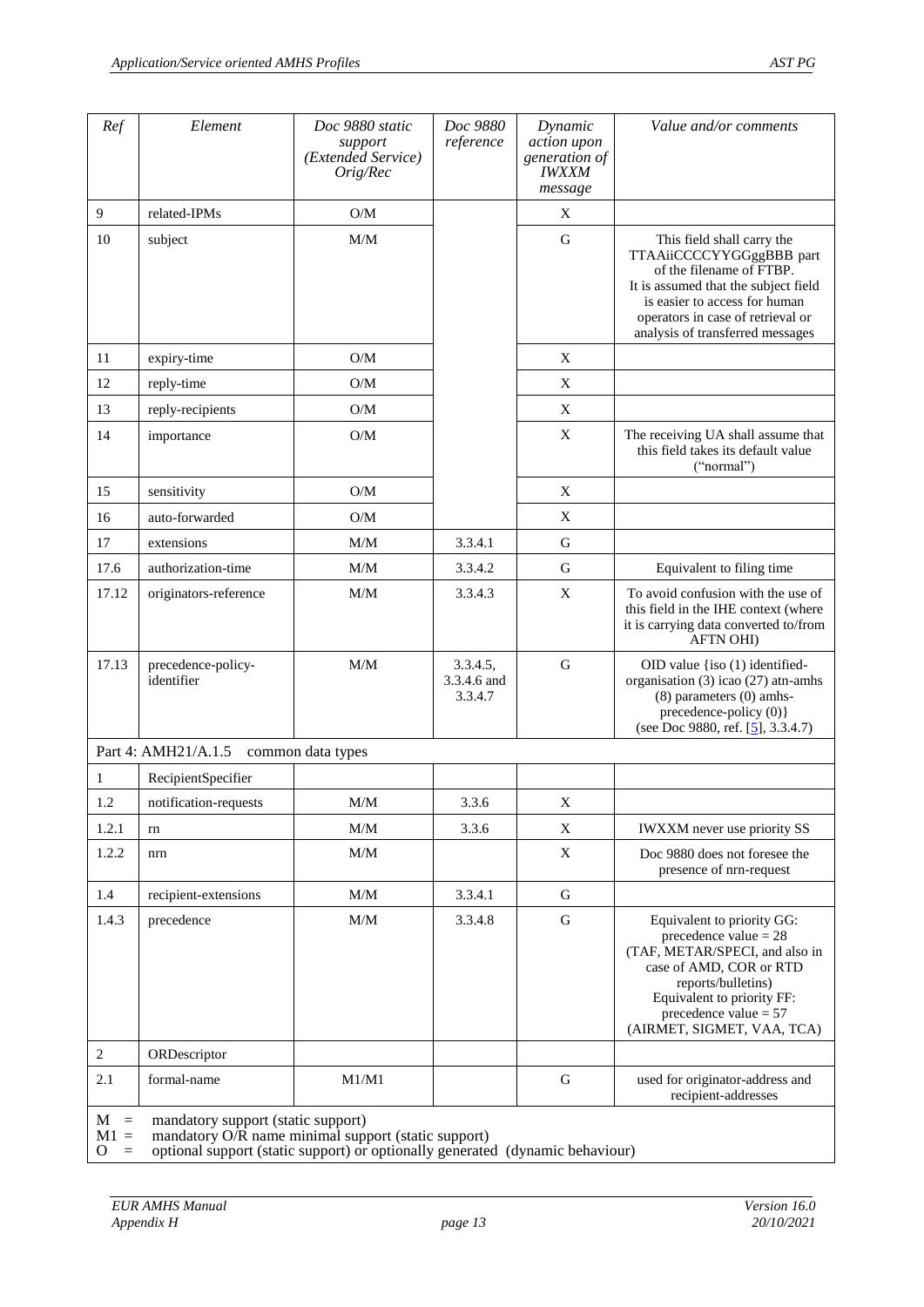| Ref             | Element               | Doc 9880 static<br>support<br>(Extended Service)<br>O <i>rig/Rec</i> | <i>Doc 9880</i><br>reference | Dynamic<br><i>action upon</i><br>generation of<br><i><b>IWXXM</b></i><br>message | Value and/or comments |
|-----------------|-----------------------|----------------------------------------------------------------------|------------------------------|----------------------------------------------------------------------------------|-----------------------|
| G<br>$=$<br>$=$ | generated<br>not used |                                                                      |                              |                                                                                  |                       |

#### <span id="page-13-0"></span>**3.2.3.4 Content of body parts**

3.2.3.4.1 The parameters composing the FTBP shall be in line with the specification of EUR ATS Messaging Profile, Appendix B to EUR AMHS Manual (ref. [\[3\]\)](#page-3-1), section A.2.4.2, and complemented with the details provided in Table 3 below.

<span id="page-13-1"></span>

| Ref            | Element                                | European ATS<br><b>Messaging Service</b><br>Profile - static<br>support<br>Orig/Rec | European<br>ATS<br>Messaging<br>Service<br>Profile -<br>reference | Dynamic<br>action upon<br>generation of<br><b>IWXXM</b><br>message | Value and/or comments                                                                                                                                    |
|----------------|----------------------------------------|-------------------------------------------------------------------------------------|-------------------------------------------------------------------|--------------------------------------------------------------------|----------------------------------------------------------------------------------------------------------------------------------------------------------|
| 1              | related-stored-file                    |                                                                                     |                                                                   |                                                                    |                                                                                                                                                          |
| $\overline{2}$ | contents-type                          |                                                                                     |                                                                   |                                                                    |                                                                                                                                                          |
| 2.1            | document-type                          |                                                                                     |                                                                   |                                                                    |                                                                                                                                                          |
| 2.1.1          | document-type-name                     | M/M                                                                                 | A.2.4.2.1                                                         | G                                                                  | default OID value:<br>1.0.8571.5.3<br>$\{iso(1) standard(0)\}$<br>8571(8571) document-<br>type(5) unstructured-<br>binary(3)                             |
| 3              | environment                            |                                                                                     |                                                                   |                                                                    |                                                                                                                                                          |
| 3.1            | application-reference                  |                                                                                     |                                                                   |                                                                    |                                                                                                                                                          |
| 3.1.1          | registered-identifier                  | O/M                                                                                 | A.2.4.2.2<br>and<br>A.2.4.2.6                                     | G                                                                  | OID value:<br>1.3.27.8.1.2<br>$\{ \text{iso } (1) \}$ identified-<br>organisation (3) icao (27)<br>atn-amhs (8) application<br>$(1)$ digital-met $(2)$ } |
| 3.4            | user-visible-string                    | O/M                                                                                 | A.2.4.2.6                                                         | $\mathbf G$                                                        | "Digital MET"                                                                                                                                            |
| $\overline{4}$ | compression                            |                                                                                     |                                                                   |                                                                    | See para 3.2.3.4.2 below                                                                                                                                 |
| 5              | file-attributes                        |                                                                                     |                                                                   |                                                                    |                                                                                                                                                          |
| 5.1            | pathname                               |                                                                                     |                                                                   |                                                                    |                                                                                                                                                          |
| 5.1.1          | incomplete-pathname                    | O/M                                                                                 | A.2.4.2.3                                                         | G                                                                  | bulletin file name as<br>specified in EUR Doc<br>033, ref. [1], section 5.1.4                                                                            |
| 5.5            | date-and-time-of-last-<br>modification | O/M                                                                                 | A.2.4.2.4                                                         | $\mathbf{O}$                                                       |                                                                                                                                                          |

#### **Table 3: File Transfer parameters for the IWXXM profile (derived from European ATS Messaging Service Profile, section A.2.4.2)**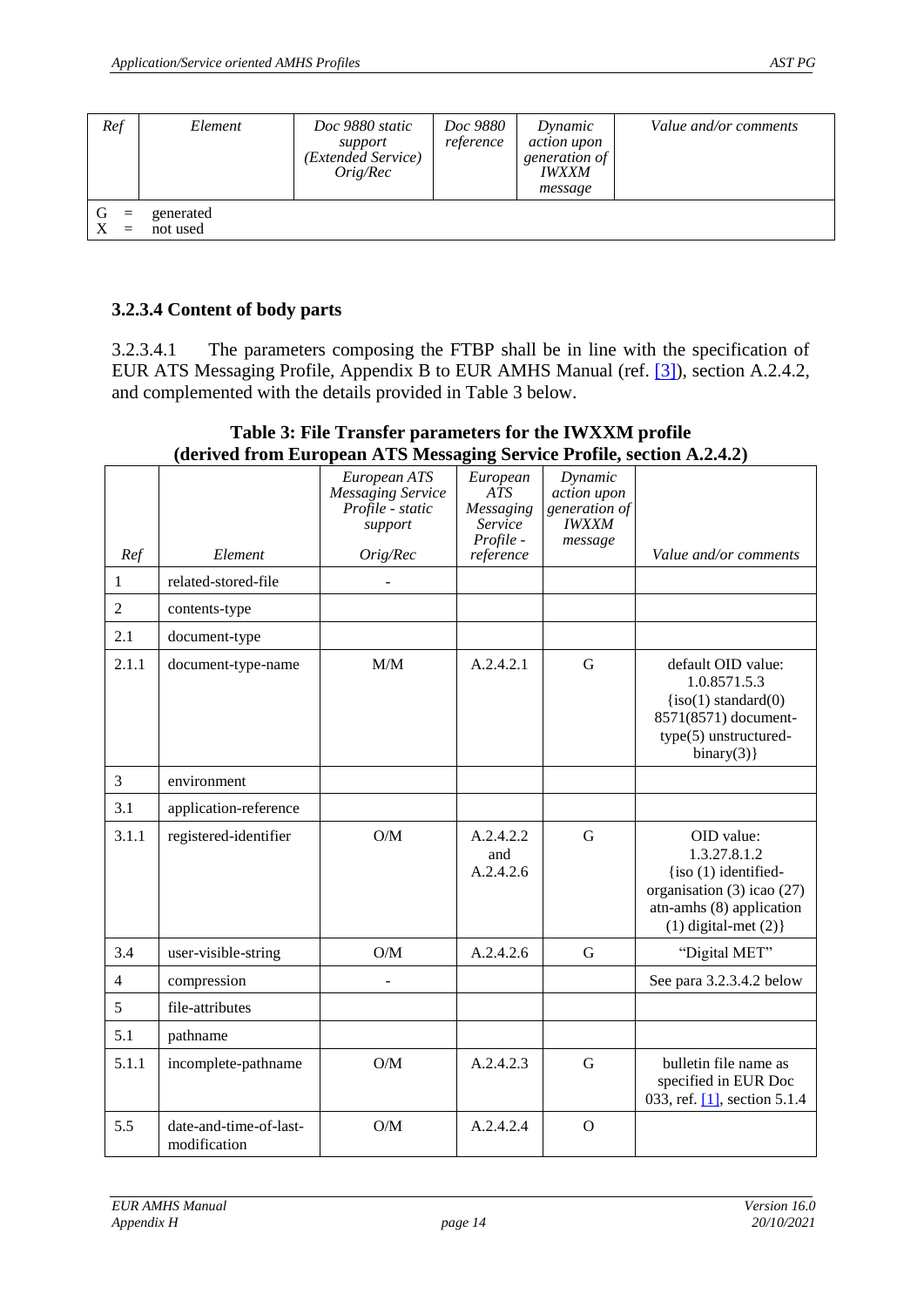| Ref                                                          | Element                                                                                                                                      | European ATS<br><b>Messaging Service</b><br>Profile - static<br>support<br>$Ori$ g/ $Rec$ | European<br>ATS<br>Messaging<br>Service<br><i>Profile</i> -<br>reference | Dynamic<br><i>action</i> upon<br>generation of<br><b>IWXXM</b><br>message | Value and/or comments |  |
|--------------------------------------------------------------|----------------------------------------------------------------------------------------------------------------------------------------------|-------------------------------------------------------------------------------------------|--------------------------------------------------------------------------|---------------------------------------------------------------------------|-----------------------|--|
| 5.13                                                         | object-size                                                                                                                                  |                                                                                           |                                                                          |                                                                           |                       |  |
| 5.13.<br>2                                                   | actual-values                                                                                                                                | O/M                                                                                       | A.2.4.2.5                                                                | $\Omega$                                                                  |                       |  |
| 6                                                            | extensions                                                                                                                                   |                                                                                           |                                                                          |                                                                           |                       |  |
| M<br>$\equiv$<br>$\mathbf{O}$<br>$=$<br>G<br>$=$<br>X<br>$=$ | mandatory support (static support)<br>optional support (static support) or optionally generated (dynamic behaviour)<br>generated<br>not used |                                                                                           |                                                                          |                                                                           |                       |  |

3.2.3.4.2 Compression of the data to be transferred, if needed, shall be performed in the MET domain before creating the FTBP, as assumed in section 3.2.2.2 above. This avoids using the "compression" field of FTBP, reduces the UA complexity and limits the FTBP functionality to message exchange mechanisms.

3.2.3.4.3 The IWXXM data itself shall be included in the FileTransferData element of the file-transfer-body-part. It should be noted that ISO/IEC 10021-7 / ITU-T X.420 (section 7.4.12) specifies the ASN.1 encoding to be used, and that ISO/IEC ISP 12062-2 (section A.1.3.1) expresses additional recommendations regarding this encoding, which should be "octet-aligned EXTERNAL". Only one EXTERNAL component should be used.

#### <span id="page-14-0"></span>**3.2.3.5 Selection of used P3/P1 envelope parameter values**

3.2.3.5.1 The mapping of P2 parameters onto P3 envelope parameters shall be as specified in ICAO Doc 9880 (ref. [\[5\]\)](#page-3-0) and X.420 (ref. [\[6\]\)](#page-3-4).

3.2.3.5.2 IPMs with a precedence value of 28 shall use the priority abstract-value "nonurgent". IPMs with a precedence value of 57 shall use the priority abstract-value "normal".

3.2.3.5.3 The encoded-information-types in the P3 submission-envelope shall be limited to the OID value specified for FTBP (see ITU-T X.420:1999 7.4.12.8, 20.4.c and Annex C), i.e. OID {joint-iso-itu-t(2) mhs(6) ipms(1) eit(12) file-transfer(0)}.

#### <span id="page-14-1"></span>**3.2.3.6 Relaxed requirements from complete AMHS specification**

3.2.3.6.1 Implementers must be aware that due to the "relaxed" status of the requirements above, any of these requirements may be reverted back to a "mandatory" status in a future profile version, as soon as the need for the corresponding missing feature(s) appears operationally. Conformance with the profile implies a commitment to support such evolutions in the profile, which may be considered as "return-to-normal" in terms of AMHS conformance.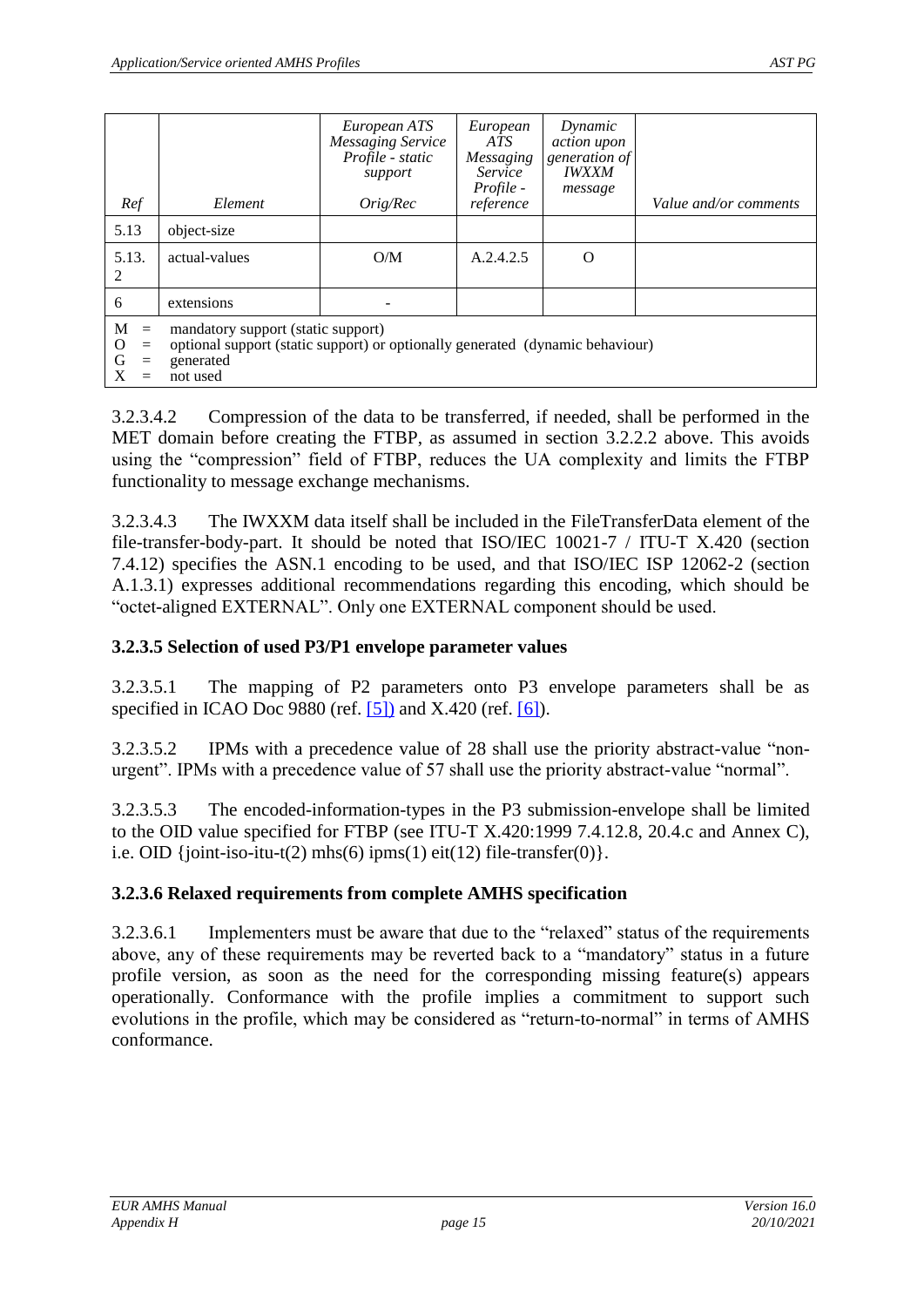#### <span id="page-15-0"></span>**3.2.4 Proposed Conformance Tests**

#### <span id="page-15-1"></span>**3.2.4.1 General description**

3.2.4.1.1 This section proposes a list of functional tests that allows verification of conformance of UA implementations dedicated for OPMET IWXXM data exchange. UA conformance testing, as specified in Appendix D-UA, for such implementations needs to be adapted based on the profile specification defined in section 3.2.3.

3.2.4.1.2 The proposed conformance tests are divided to three categories:

- o profile specific submission tests;
- o profile specific delivery tests; and
- o submission and delivery tests according to Appendix D-UA.

3.2.4.1.3 The scope of the profile specific submission and delivery tests is to ensure conformance of UA implementations specifically deployed for the conveyance of OPMET IWXXM data to the respective profile. A test identification scheme of the form WXMxnn has been used, where  $x=1$  is used for submission tests and  $x=2$  for delivery tests. Wherever applicable, reference to the respective Appendix D-UA test is made.

3.2.4.1.4 Reference to specific UA conformance tests as specified in Appendix D-UA is included in section 3.2.4.4, especially for the reception direction. The scope of these tests is to ensure that UA implementations dedicated for OPMET IWXXM data exchange will not malfunction upon reception of a field or element not defined by the specific profile, but classified as mandatory in the ISPs and thus also mandatory in AMHS.

| <b>WXM101</b>   | Submission of an IPM including a bulletin consisting of METAR                       |  |  |  |  |  |
|-----------------|-------------------------------------------------------------------------------------|--|--|--|--|--|
| <b>Test</b>     | The test is successful if the UA submits an IPM including a bulletin consisting     |  |  |  |  |  |
| criteria        | of METAR according to the profile defined in section 3.2.3.                         |  |  |  |  |  |
| <b>Scenario</b> | Submit from the UA under test an IPM including a bulletin consisting of             |  |  |  |  |  |
| description     | METAR.                                                                              |  |  |  |  |  |
|                 |                                                                                     |  |  |  |  |  |
|                 | Check that:                                                                         |  |  |  |  |  |
|                 | - the P3 submission-envelope includes the following parameters with the             |  |  |  |  |  |
|                 | correct values:                                                                     |  |  |  |  |  |
|                 | <i>originator-name</i> : OR-name of the originator<br>$\circ$                       |  |  |  |  |  |
|                 | <i>recipient-name:</i> OR-name of each recipient of the message<br>$\circ$          |  |  |  |  |  |
|                 | content-type: 22<br>$\circ$                                                         |  |  |  |  |  |
|                 | encoded-information-types: OID 2.6.1.12.0<br>$\circ$                                |  |  |  |  |  |
|                 | <i>priority</i> : non urgent                                                        |  |  |  |  |  |
|                 | - the following IPM heading fields are present with the correct values:             |  |  |  |  |  |
|                 | <i>originator</i> : address of the originating OPMET system (MET switch)<br>$\circ$ |  |  |  |  |  |
|                 | <i>primary-recipients:</i> recipient addresses as populated by the MET<br>$\circ$   |  |  |  |  |  |
|                 | switch                                                                              |  |  |  |  |  |
|                 | <i>subject</i> : TTAAiiCCCCYYGGggBBB part of the filename of FTBP                   |  |  |  |  |  |

#### <span id="page-15-2"></span>**3.2.4.2 Profile specific submission tests**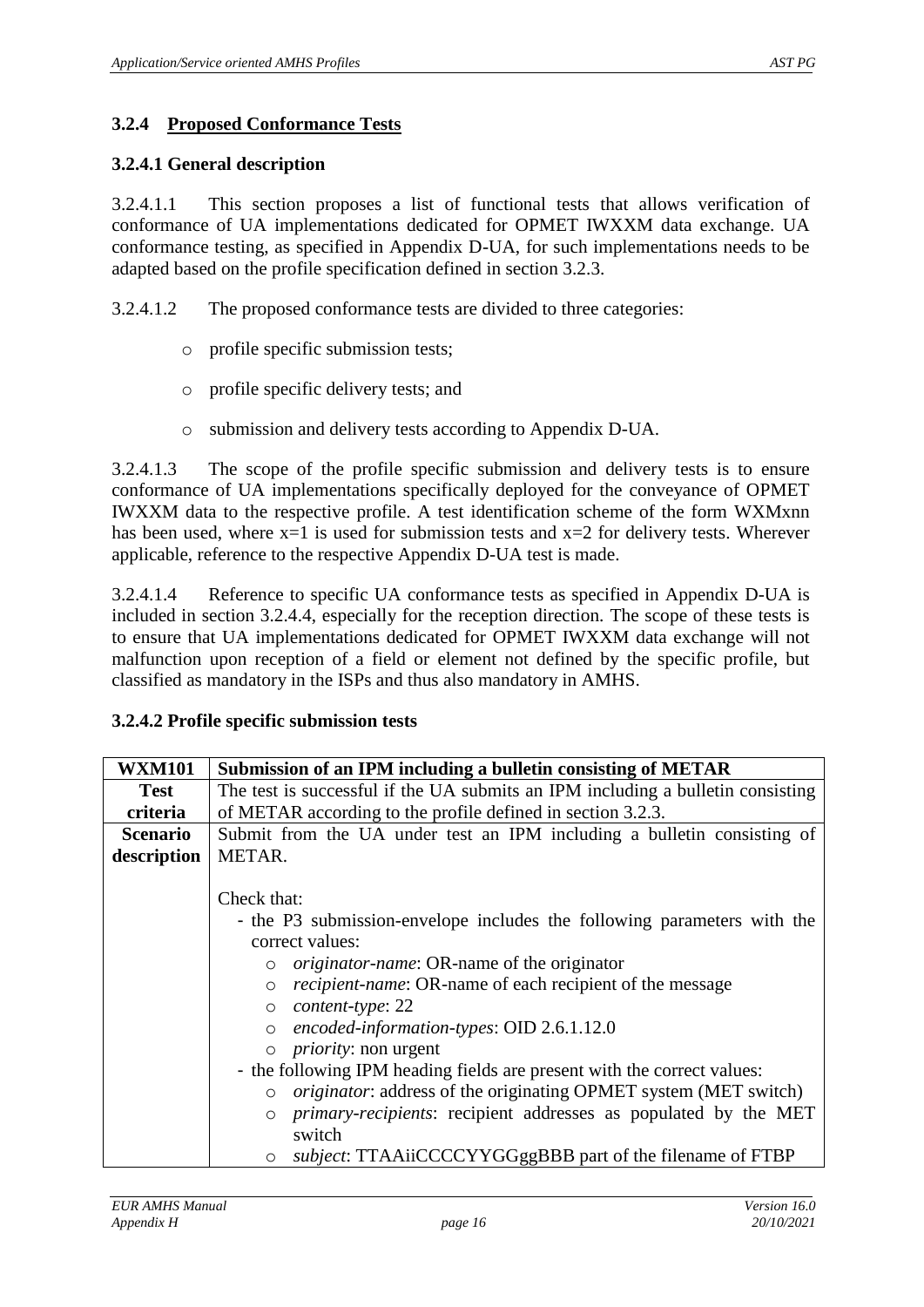|                 | o <i>importance</i> : normal, if present                                                |
|-----------------|-----------------------------------------------------------------------------------------|
|                 | <i>authorization-time</i> of the IPM heading extensions field: equivalent to<br>$\circ$ |
|                 | filing time                                                                             |
|                 | precedence-policy-identifier of the IPM heading extensions field:<br>$\circ$            |
|                 | OID 1.3.27.8.0.0                                                                        |
|                 | originators-reference of the IPM heading extensions field: absent<br>$\circ$            |
|                 | - the following elements in the common data types are present with the                  |
|                 | corresponding values:                                                                   |
|                 | o precedence: 28                                                                        |
|                 | o formal-name: originator address and recipient addresses                               |
|                 | - the elements $rn$ and $nrn$ in the common data types are absent                       |
|                 | - the message has exactly one file-transfer-body-part                                   |
|                 | - the parameters composing FTBP are according to section A.2.4.2 of the                 |
|                 | EUR AMHS Manual Appendix B and the following elements are present                       |
|                 | with the correct values:                                                                |
|                 | $\circ$ document-type-name: OID 1.0.8571.5.3                                            |
|                 | registered-identifier: OID 1.3.27.8.1.2<br>$\circ$                                      |
|                 | user-visible-string: 'Digital MET'<br>$\circ$                                           |
|                 | incomplete-pathname: bulletin file name as specified in section 5.1.4<br>$\circ$        |
|                 | of EUR Doc 033, for example: A_LAFR31LFPW171500_C_LFPW_                                 |
|                 | 20151117150010.xml.[compression_suffix]                                                 |
|                 | o If generated, check the element date-and-time-of-last-modification                    |
|                 | If generated, check the element <i>actual-values</i> , the value of which<br>$\circ$    |
|                 | represents the size of the Attachment data in bytes                                     |
|                 | - the elements related-stored-file, compression and extensions of the FTBP              |
|                 | parameters are absent                                                                   |
|                 | - The IWXXM data itself are included in the FileTransferData element of the             |
|                 | file-transfer-body-part; the octet-aligned encoding should be used.                     |
| <b>Appendix</b> | CTUA1501, FTBP Capability                                                               |
| D-UA ref:       |                                                                                         |

| <b>WXM102</b>   | Submission of IPMs including bulletins of different file size consisting of                                                                          |
|-----------------|------------------------------------------------------------------------------------------------------------------------------------------------------|
|                 | <b>METAR</b>                                                                                                                                         |
| <b>Test</b>     | The test is successful if the UA submits several IPMs including bulletins of                                                                         |
| criteria        | different file size consisting of METAR according to the profile defined in                                                                          |
|                 | section $3.2.3$ .                                                                                                                                    |
| <b>Scenario</b> | Submit from the UA under test a sequence of several IPMs including each time                                                                         |
| description     | a bulletin of different file size consisting of METAR.                                                                                               |
|                 | The size of the message should not exceed the limit defined in Appendix B,<br>F.2.4.3                                                                |
|                 | Check all parameters listed in test case WXM101, with the corresponding<br>values.                                                                   |
|                 | If the element <i>actual-values</i> is generated check each time the respective value,<br>which represents the size of the Attachment data in bytes. |
| <b>Appendix</b> | CTUA1501, FTBP Capability with different body-part size                                                                                              |
| D-UA ref:       |                                                                                                                                                      |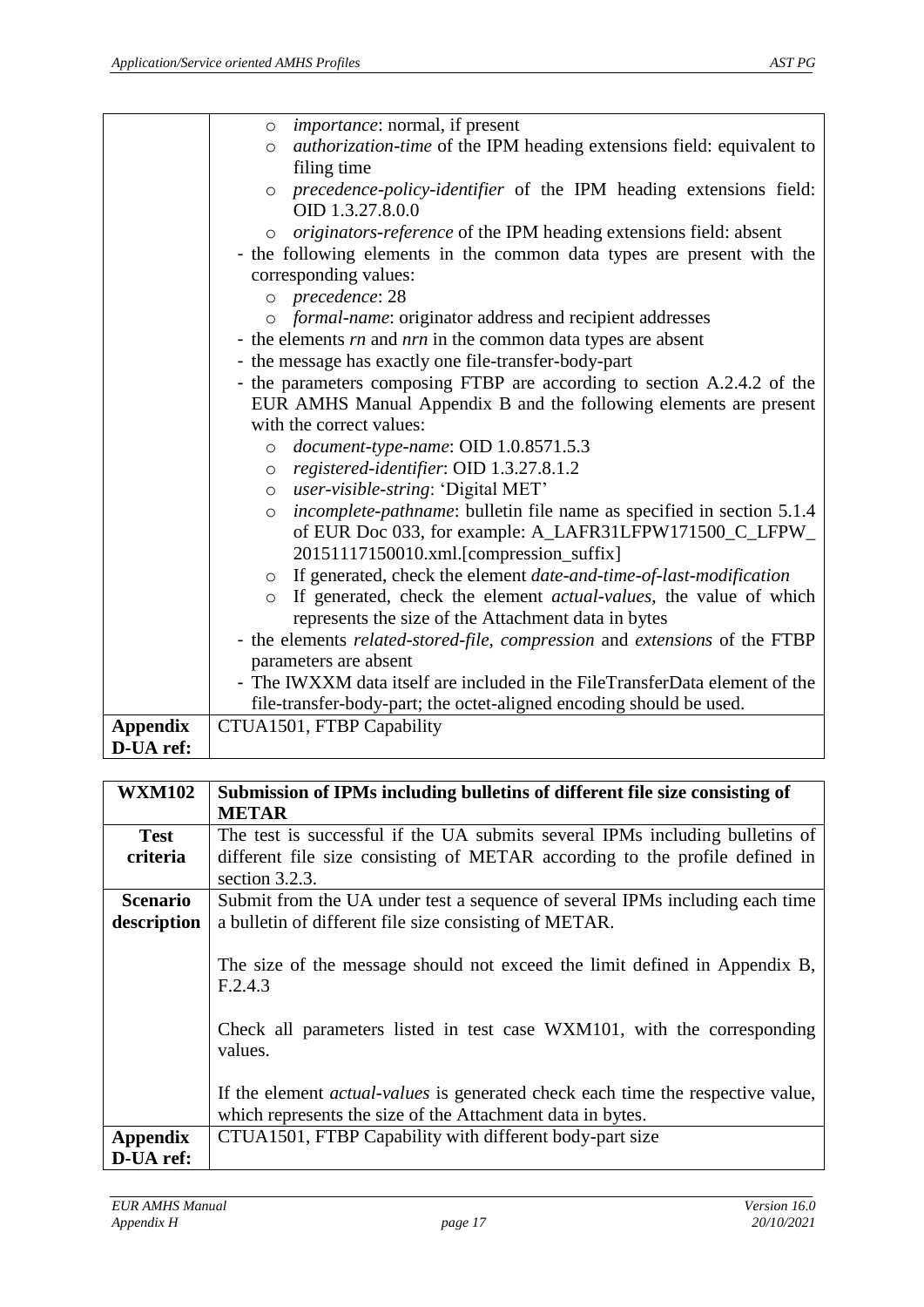| <b>WXM103</b>   | Submission of an IPM including a bulletin consisting of SPECI or TAF                                                                                                                                                                                       |
|-----------------|------------------------------------------------------------------------------------------------------------------------------------------------------------------------------------------------------------------------------------------------------------|
| <b>Test</b>     | The test is successful if the UA submits an IPM including a bulletin consisting                                                                                                                                                                            |
| criteria        | of SPECI or TAF according to the profile defined in section 3.2.3.                                                                                                                                                                                         |
| <b>Scenario</b> | Submit from the UA under test an IPM including a bulletin consisting of                                                                                                                                                                                    |
| description     | SPECI.                                                                                                                                                                                                                                                     |
|                 | Check that all parameters and their respective values are in accordance to test<br>case WXM101, except that the value of the element <i>incomplete-pathname</i> is<br>according to the bulletin file name as specified in section 5.1.4 of EUR Doc<br>033. |
|                 | The test is repeated with the submission of an IPM including bulletin consisting<br>of TAF.                                                                                                                                                                |
| <b>Appendix</b> | CTUA1501, FTBP Capability                                                                                                                                                                                                                                  |
| D-UA ref:       |                                                                                                                                                                                                                                                            |

| <b>WXM104</b>   | Submission of an IPM including a bulletin consisting of AIRMET                                                                                                                                                                                                                                                                                                                                      |
|-----------------|-----------------------------------------------------------------------------------------------------------------------------------------------------------------------------------------------------------------------------------------------------------------------------------------------------------------------------------------------------------------------------------------------------|
| <b>Test</b>     | The test is successful if the UA submits an IPM including a bulletin consisting                                                                                                                                                                                                                                                                                                                     |
| criteria        | of AIRMET according to the profile defined in section 3.2.3.                                                                                                                                                                                                                                                                                                                                        |
| <b>Scenario</b> | Submit from the UA under test an IPM including a bulletin consisting of                                                                                                                                                                                                                                                                                                                             |
| description     | AIRMET.                                                                                                                                                                                                                                                                                                                                                                                             |
|                 | Check that all parameters and their respective values are in accordance to test<br>case WXM101, except that:<br>- the <i>priority</i> abstract value of the P3 submission-envelope is normal<br>- the value of the element <i>precedence</i> is 57<br>- the value of the element <i>incomplete-pathname</i> is according to the bulletin<br>file name as specified in section 5.1.4 of EUR Doc 033. |
| <b>Appendix</b> | CTUA1501, FTBP Capability                                                                                                                                                                                                                                                                                                                                                                           |
| D-UA ref:       |                                                                                                                                                                                                                                                                                                                                                                                                     |

| <b>WXM105</b>   | Submission of an IPM including a bulletin consisting of SIGMET or VAA                                                                                                                                                                                                                                                                                                                                                                                                                       |
|-----------------|---------------------------------------------------------------------------------------------------------------------------------------------------------------------------------------------------------------------------------------------------------------------------------------------------------------------------------------------------------------------------------------------------------------------------------------------------------------------------------------------|
|                 | or TCA                                                                                                                                                                                                                                                                                                                                                                                                                                                                                      |
| <b>Test</b>     | The test is successful if the UA submits an IPM including bulletin consisting of                                                                                                                                                                                                                                                                                                                                                                                                            |
| criteria        | SIGMET or VAA or TCA according to the profile defined in section 3.2.3.                                                                                                                                                                                                                                                                                                                                                                                                                     |
| <b>Scenario</b> | Submit from the UA under test an IPM including a bulletin consisting of                                                                                                                                                                                                                                                                                                                                                                                                                     |
| description     | SIGMET.                                                                                                                                                                                                                                                                                                                                                                                                                                                                                     |
|                 | Check that all parameters and their respective values are in accordance to test<br>case WXM101, except that:<br>- the <i>priority</i> abstract value of the P3 submission-envelope is normal<br>- the value of the element precedence is 57<br>- the value of the element <i>incomplete-pathname</i> is according to the bulletin<br>file name as specified in section 5.1.4 of EUR Doc 033.<br>The test is repeated with the submission of an IPM including bulletin consisting<br>of VAA. |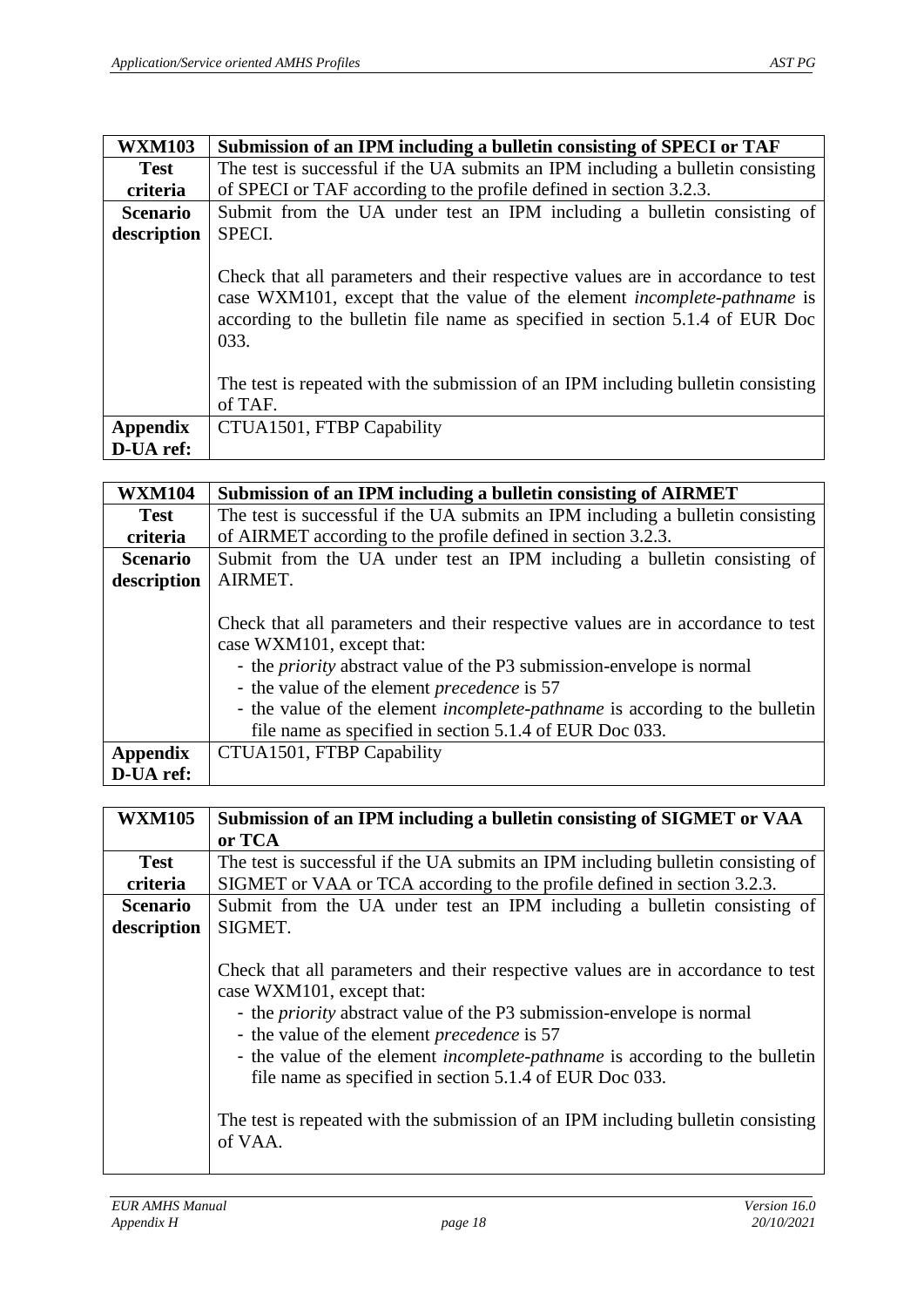|           | The test is repeated with the submission of an IPM including bulletin consisting<br>of TCA. |
|-----------|---------------------------------------------------------------------------------------------|
| D-UA ref: | Appendix   CTUA1501, FTBP Capability                                                        |

#### <span id="page-18-0"></span>**3.2.4.3 Profile specific delivery tests**

| <b>WXM201</b>   | Delivery of an IPM including a bulletin consisting of METAR                                      |
|-----------------|--------------------------------------------------------------------------------------------------|
| <b>Test</b>     | The test is successful if an IPM, including a bulletin consisting of METAR, sent                 |
| criteria        | by an MTA is received by the UA under test and the parameters specified by                       |
|                 | the profile defined in section 3.2.3 are properly received.                                      |
| <b>Scenario</b> | The MTA sends an IPM including a bulletin consisting of METAR.                                   |
| description     |                                                                                                  |
|                 | Check that the UA under test receives the IPM with the following parameters:                     |
|                 | - the message delivery envelope includes the following parameters with the                       |
|                 | correct values:                                                                                  |
|                 | <i>originator-name</i> : OR-name of the originator<br>$\circ$                                    |
|                 | <i>this-recipient-name:</i> OR-name of the recipient to whom the message<br>$\circ$              |
|                 | is delivered                                                                                     |
|                 | content-type: 22<br>$\circ$                                                                      |
|                 | encoded-information-types: OID 2.6.1.12.0<br>$\circ$                                             |
|                 | $\circ$ <i>priority</i> : non urgent                                                             |
|                 | message-delivery-identifier: it shall have the same value as the<br>$\circ$                      |
|                 | message-submission-identifier supplied to the originator of the                                  |
|                 | message when the message was submitted (X.411, section                                           |
|                 | 8.3.1.1.1.1)                                                                                     |
|                 | <i>message-delivery-time</i> : it contains the time at which delivery occurs<br>$\circ$          |
|                 | and at which the MTS is relinquishing responsibility for the message                             |
|                 | (X.411, section 8.3.1.1.1.2)                                                                     |
|                 | - the following IPM heading fields are present with the correct values:                          |
|                 | originator<br>$\circ$                                                                            |
|                 | <i>primary-recipients</i><br>$\circ$                                                             |
|                 | subject: TTAAiiCCCCYYGGggBBB part of the filename of FTBP<br>$\circ$                             |
|                 | <i>importance</i> : normal, if present<br>$\circ$                                                |
|                 | <i>authorization-time</i> of the IPM heading extensions field: equivalent to<br>$\circ$          |
|                 | filing time                                                                                      |
|                 | precedence-policy-identifier of the IPM heading extensions field:<br>$\circ$<br>OID 1.3.27.8.0.0 |
|                 | <i>originators-reference</i> of the IPM heading extensions field: absent<br>$\circ$              |
|                 | - the following parameters in the common data types are present with the                         |
|                 | corresponding values:                                                                            |
|                 | o precedence: 28                                                                                 |
|                 | - the elements rn and nrn in the common data types are absent                                    |
|                 | - the message has exactly one file-transfer-body-part                                            |
|                 | - the parameters composing the FTBP are according to section A.2.4.2 of the                      |
|                 | EUR AMHS Manual Appendix B and the following elements are present                                |
|                 | with the correct values:                                                                         |
|                 | o document-type-name: OID 1.0.8571.5.3                                                           |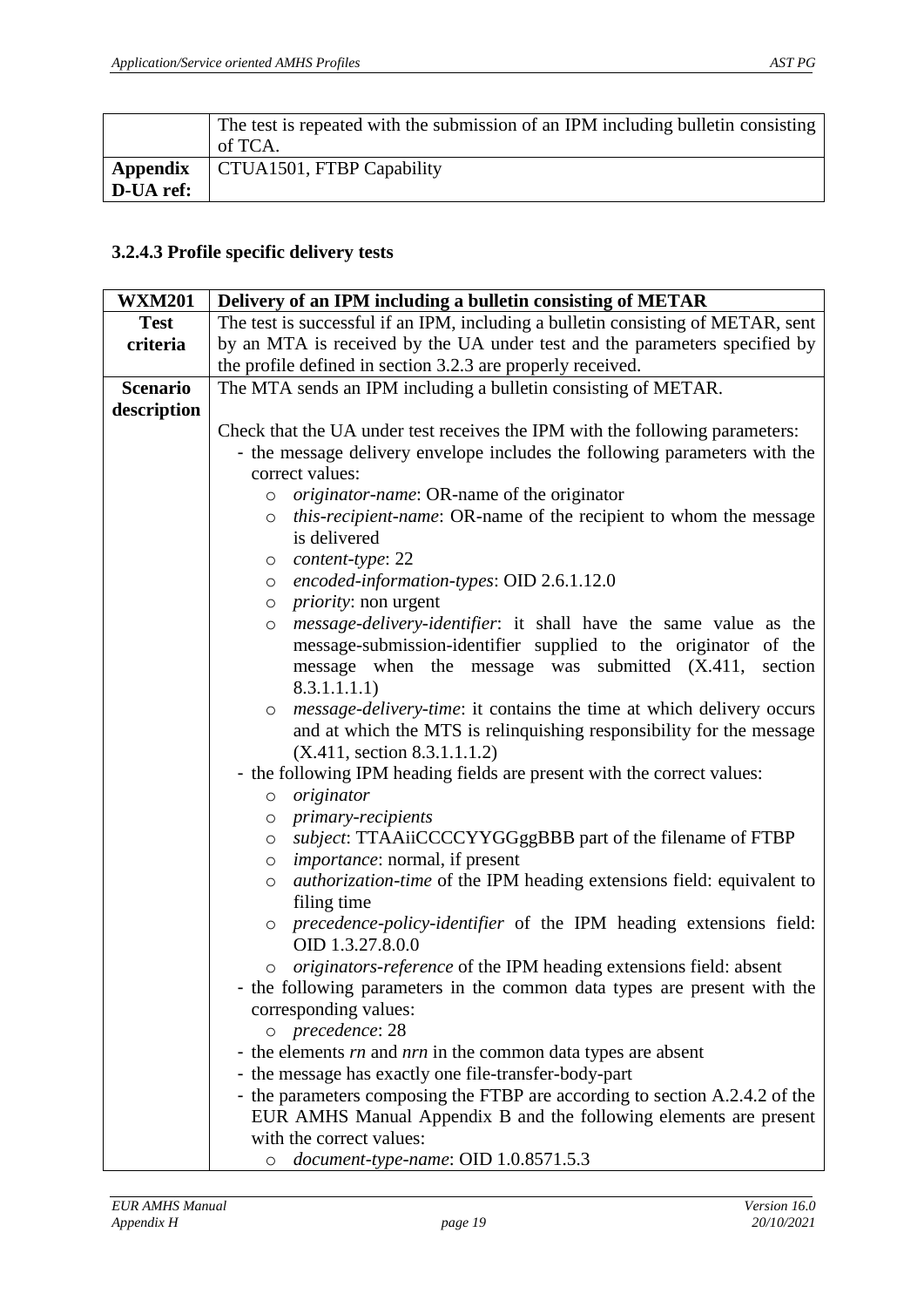|                 | registered-identifier: OID 1.3.27.8.1.2<br>$\circ$                                      |
|-----------------|-----------------------------------------------------------------------------------------|
|                 | user-visible-string: 'Digital MET'<br>$\circ$                                           |
|                 | <i>incomplete-pathname:</i> bulletin file name as specified in section 5.1.4<br>$\circ$ |
|                 | <b>IWXXM</b><br>Guidelines,<br>example:<br>for                                          |
|                 | A LAFR31LFPW171500 C LFPW                                                               |
|                 | 20151117150010.xml.[compression_suffix]                                                 |
|                 | o If generated, check the element <i>date-and-time-of-last-modification</i>             |
|                 | If generated, check the element <i>actual-values</i> , the value of which               |
|                 | represents the size of the Attachment data in bytes                                     |
|                 | - the elements related-stored-file, compression and extensions of the FTBP              |
|                 | parameters are absent                                                                   |
|                 | - The IWXXM data itself are included in the FileTransferData element of the             |
|                 | file-transfer-body-part; the octet-aligned encoding should be used.                     |
| <b>Appendix</b> | CTUA1601, FTBP Capability                                                               |
| D-UA ref:       |                                                                                         |

| <b>WXM202</b>   | Delivery of IPMs including bulletins of different file size consisting of                                                                                                                                                                                                                                 |
|-----------------|-----------------------------------------------------------------------------------------------------------------------------------------------------------------------------------------------------------------------------------------------------------------------------------------------------------|
|                 | <b>METAR</b>                                                                                                                                                                                                                                                                                              |
| <b>Test</b>     | The test is successful if several IPMs, including bulletins of different file size                                                                                                                                                                                                                        |
| criteria        | consisting of METAR, sent by an MTA are received by the UA under test and                                                                                                                                                                                                                                 |
|                 | the parameters specified by the profile defined in section 3.2.3 are properly                                                                                                                                                                                                                             |
|                 | received.                                                                                                                                                                                                                                                                                                 |
| <b>Scenario</b> | The MTA sends a sequence of several IPMs including each time a bulletin of                                                                                                                                                                                                                                |
| description     | different file size consisting of METAR.                                                                                                                                                                                                                                                                  |
|                 | Check that the UA under test receives all IPMs and that the parameters<br>described in test case WXM201 are received with the corresponding values.<br>If the element <i>actual-values</i> is present check each time the respective value,<br>which represents the size of the Attachment data in bytes. |
| <b>Appendix</b> | CTUA1601, FTBP Capability with different body-part size                                                                                                                                                                                                                                                   |
| D-UA ref:       |                                                                                                                                                                                                                                                                                                           |

| <b>WXM203</b>   | Delivery of an IPM including a bulletin consisting of SPECI or TAF                                                                                                                                                                                                                                 |
|-----------------|----------------------------------------------------------------------------------------------------------------------------------------------------------------------------------------------------------------------------------------------------------------------------------------------------|
| <b>Test</b>     | The test is successful if an IPM, including a bulletin consisting of SPECI or                                                                                                                                                                                                                      |
| criteria        | TAF, sent by an MTA is received by the UA under test and the parameters                                                                                                                                                                                                                            |
|                 | specified by the profile defined in section 3.2.3 are properly received.                                                                                                                                                                                                                           |
| <b>Scenario</b> | The MTA sends an IPM including a bulletin consisting of SPECI.                                                                                                                                                                                                                                     |
| description     |                                                                                                                                                                                                                                                                                                    |
|                 | Check that the UA under test receives the IPM and the parameters described in<br>test case WXM201 are received with the corresponding values, except the<br>element <i>incomplete-pathname</i> which value is according to the bulletin file<br>name as specified in section 5.1.4 of EUR Doc 033. |
|                 | The test is repeated with the delivery of an IPM including a bulletin consisting<br>of TAF.                                                                                                                                                                                                        |
| <b>Appendix</b> | CTUA1601, FTBP Capability                                                                                                                                                                                                                                                                          |
| D-UA ref:       |                                                                                                                                                                                                                                                                                                    |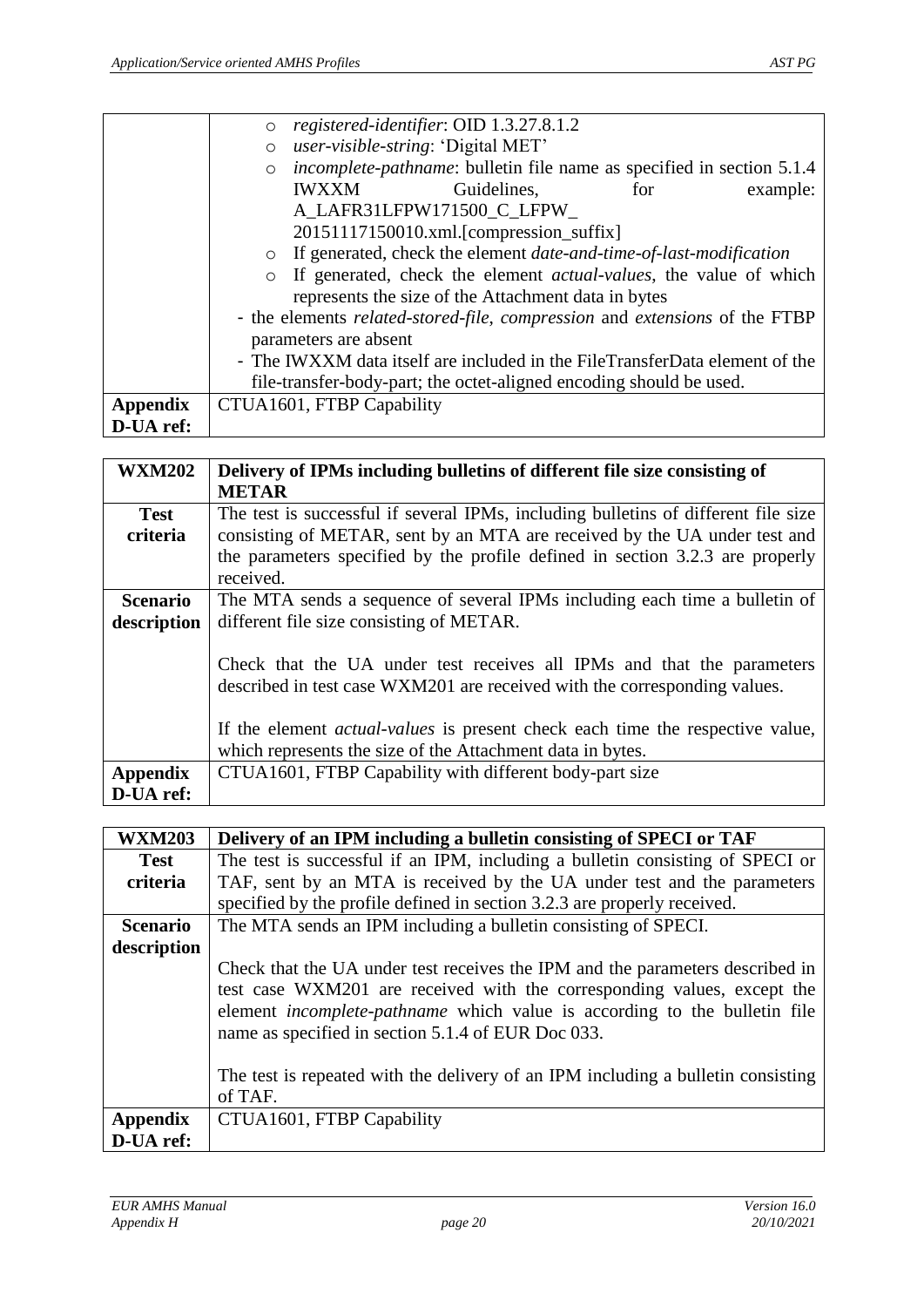| <b>WXM204</b>   | Delivery of an IPM including a bulletin consisting of AIRMET                                                                                                                                                                                                                                                                                                                                                                               |
|-----------------|--------------------------------------------------------------------------------------------------------------------------------------------------------------------------------------------------------------------------------------------------------------------------------------------------------------------------------------------------------------------------------------------------------------------------------------------|
|                 |                                                                                                                                                                                                                                                                                                                                                                                                                                            |
| <b>Test</b>     | The test is successful if an IPM, including a bulletin consisting of AIRMET,                                                                                                                                                                                                                                                                                                                                                               |
| criteria        | sent by an MTA is received by the UA under test and the parameters specified                                                                                                                                                                                                                                                                                                                                                               |
|                 | by the profile defined in section 3.2.3 are properly received.                                                                                                                                                                                                                                                                                                                                                                             |
| <b>Scenario</b> | The MTA sends an IPM including a bulletin consisting of AIRMET.                                                                                                                                                                                                                                                                                                                                                                            |
| description     |                                                                                                                                                                                                                                                                                                                                                                                                                                            |
|                 | Check that the UA under test receives the IPM and the parameters described in<br>test case WXM201 are received with the corresponding values, except that:<br>- the <i>priority</i> abstract value of the P3 submission-envelope is normal<br>- the value of the element <i>precedence</i> is 57<br>- the value of the element incomplete-pathname is according to the bulletin<br>file name as specified in section 5.1.4 of EUR Doc 033. |
| <b>Appendix</b> | CTUA1601, FTBP Capability                                                                                                                                                                                                                                                                                                                                                                                                                  |
| D-UA ref:       |                                                                                                                                                                                                                                                                                                                                                                                                                                            |

| <b>WXM205</b>                | Delivery of an IPM including a bulletin consisting of SIGMET or VAA or                                                                                                                                                                                                                                                                                                                                                                                                                                                                    |
|------------------------------|-------------------------------------------------------------------------------------------------------------------------------------------------------------------------------------------------------------------------------------------------------------------------------------------------------------------------------------------------------------------------------------------------------------------------------------------------------------------------------------------------------------------------------------------|
|                              | <b>TCA</b>                                                                                                                                                                                                                                                                                                                                                                                                                                                                                                                                |
| <b>Test</b>                  | The test is successful if an IPM, including a bulletin consisting of SIGMET or                                                                                                                                                                                                                                                                                                                                                                                                                                                            |
| criteria                     | VAA or TAF, sent by an MTA is received by the UA under test and the                                                                                                                                                                                                                                                                                                                                                                                                                                                                       |
|                              | parameters specified by the profile defined in section 3.2.3 are properly                                                                                                                                                                                                                                                                                                                                                                                                                                                                 |
|                              | received.                                                                                                                                                                                                                                                                                                                                                                                                                                                                                                                                 |
| <b>Scenario</b>              | The MTA sends an IPM including a bulletin consisting of SIGMET.                                                                                                                                                                                                                                                                                                                                                                                                                                                                           |
| description                  |                                                                                                                                                                                                                                                                                                                                                                                                                                                                                                                                           |
|                              | Check that the UA under test receives the IPM and the parameters described in<br>test case WXM201 are received with the corresponding values, except that:<br>- the <i>priority</i> abstract value of the P3 submission-envelope is normal<br>- the value of the element <i>precedence</i> is 57<br>- the value of the element incomplete-pathname is according to the bulletin<br>file name as specified in section 5.1.4 of EUR Doc 033.<br>The test is repeated with the delivery of an IPM including a bulletin consisting<br>of VAA. |
| <b>Appendix</b><br>D-UA ref: | The test is repeated with the delivery of an IPM including a bulletin consisting<br>of TCA.<br>CTUA1601, FTBP Capability                                                                                                                                                                                                                                                                                                                                                                                                                  |

#### <span id="page-20-0"></span>**3.2.4.4 Submission and delivery tests according to Appendix D-UA**

3.2.4.4.1 The scope of the tests included in the following list is to ensure that UAs implemented for the sake of the exchange of OPMET IWXXM data will not malfunction upon reception of AMHS messages, fields or elements according to the standards but not defined by the profile specified in section 3.2.3. The main objective is to realize the behaviour of these specific UA implementations upon reception of such messages, fields or elements.